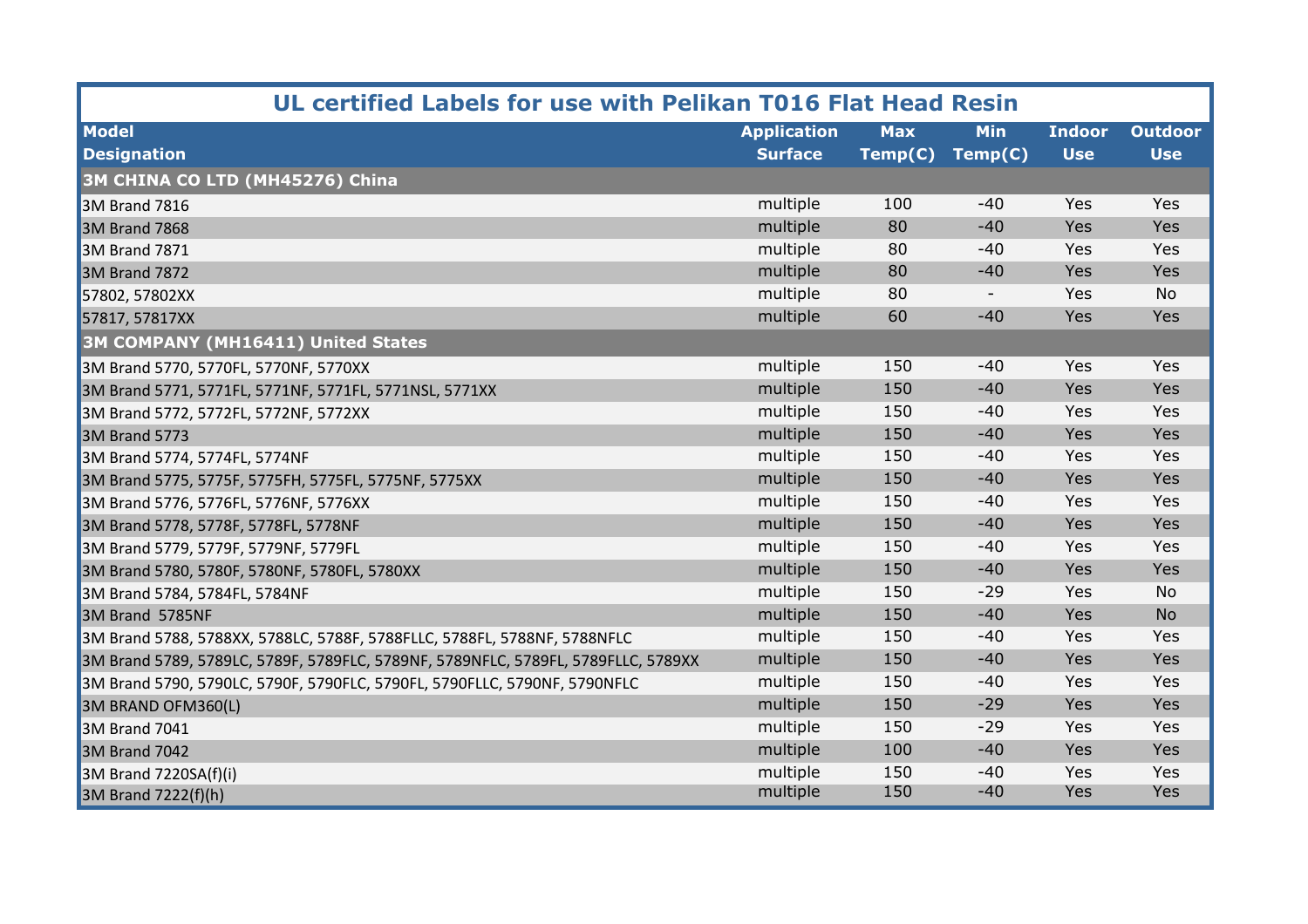| UL certified Labels for use with Pelikan T016 Flat Head Resin |                    |            |            |               |                |  |
|---------------------------------------------------------------|--------------------|------------|------------|---------------|----------------|--|
| <b>Model</b>                                                  | <b>Application</b> | <b>Max</b> | <b>Min</b> | <b>Indoor</b> | <b>Outdoor</b> |  |
| <b>Designation</b>                                            | <b>Surface</b>     | Temp(C)    | Temp(C)    | <b>Use</b>    | <b>Use</b>     |  |
| 3M COMPANY (MH16411) United States                            |                    |            |            |               |                |  |
| $3M$ Brand 7323F(f)(h)                                        | multiple           | 150        | $-40$      | Yes           | Yes            |  |
| $3M$ Brand 7331(f)(h)                                         | multiple           | 150        | $-40$      | Yes           | Yes            |  |
| $3M$ Brand 7350(g)(h)                                         | multiple           | 80         | $-40$      | Yes           | Yes            |  |
| 3M Brand $7381(g)(h)$                                         | multiple           | 100        | $-40$      | Yes           | Yes            |  |
| 3M Brand 7744, 7744FL                                         | Polyester          | 125        | $-40$      | Yes           | Yes            |  |
| <b>3M Brand 7810</b>                                          | multiple           | 150        | $-40$      | Yes           | Yes            |  |
| <b>3M Brand 7813</b>                                          | multiple           | 150        | $-40$      | Yes           | Yes            |  |
| 3M Brand 7814                                                 | multiple           | 150        | $-40$      | Yes           | <b>No</b>      |  |
| 3M Brand 7815, 7815FL                                         | multiple           | 80         | $-40$      | Yes           | Yes            |  |
| 7816(f)(i)                                                    | multiple           | 100        | $-40$      | Yes           | Yes            |  |
| 7816XX(f)(i), 7816FL(f)(i)                                    | multiple           | 150        | $-40$      | Yes           | Yes            |  |
| 3M Brand 7817(f)(i)                                           | multiple           | 80         | $-40$      | Yes           | Yes            |  |
| <b>3M Brand 7818</b>                                          | multiple           | 150        | $-40$      | Yes           | Yes            |  |
| 3M Brand 7819(f)(i)                                           | multiple           | 80         | $-40$      | Yes           | Yes            |  |
| 3M Brand 7830(f)                                              | multiple           | 150        | $-40$      | Yes           | Yes            |  |
| 3M Brand 7860(f)(h), 7860FL(f)(h)                             | multiple           | 150        | $-40$      | Yes           | Yes            |  |
| 3M Brand $7861(g)(h)$                                         | multiple           | 80         | $-40$      | Yes           | Yes            |  |
| 3M Brand 7863 (f)(h)                                          | multiple           | 150        | $-40$      | Yes           | Yes            |  |
| 3M Brand 7865 (f)(h)                                          | multiple           | 150        | $-40$      | Yes           | Yes            |  |
| 3M Brand 7866(g)(h), 3M Brand 7381(g)(h)                      | multiple           | 150        | $-40$      | Yes           | Yes            |  |
| $\vert$ 3M Brand 7867 (f)(h)                                  | multiple           | 150        | $-40$      | Yes           | Yes            |  |
| 3M Brand 7868(f)(i)                                           | multiple           | 150        | $-40$      | Yes           | Yes            |  |
| 3M Brand 7871(f)(i)(j), 7871FL(f)(i)                          | multiple           | 150        | $-40$      | Yes           | Yes            |  |
| $\vert$ 3M Brand 7871XX(f)(i)(j)                              | multiple           | 60         | $-40$      | Yes           | Yes            |  |
| 3M Brand $7872(f)(i)(j)$                                      | multiple           | 100        | $-40$      | Yes           | Yes            |  |
| $3M$ Brand 7872FL(f)(i)                                       | multiple           | 150        | $-40$      | Yes           | Yes            |  |
| $\vert$ 3M Brand 7873(f)(i)                                   | multiple           | 150        | $-40$      | Yes           | Yes            |  |
| 3M Brand 7874, 7874FL                                         | multiple           | 150        | $-40$      | Yes           | Yes            |  |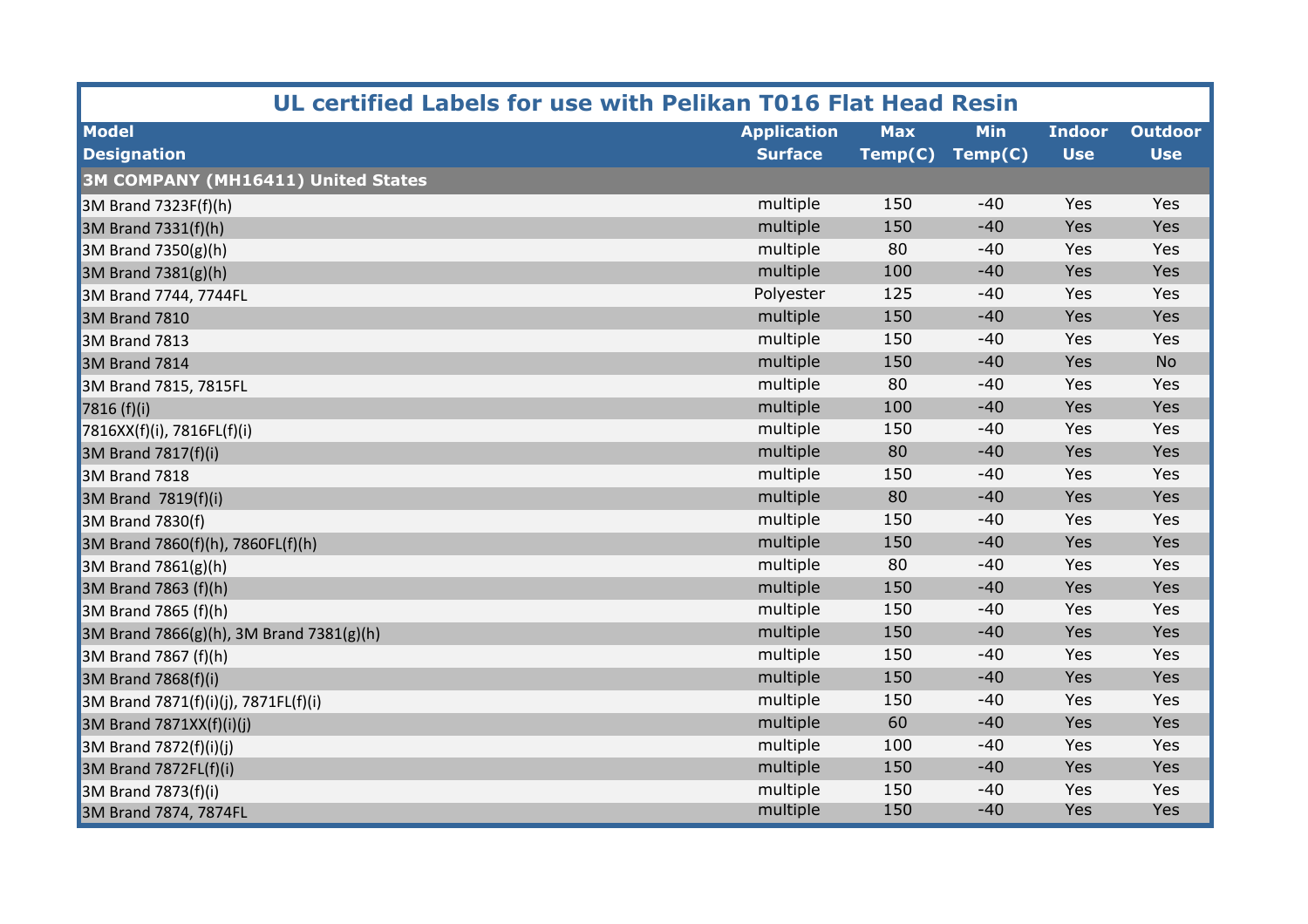| UL certified Labels for use with Pelikan T016 Flat Head Resin                    |                    |            |                          |               |                |  |  |
|----------------------------------------------------------------------------------|--------------------|------------|--------------------------|---------------|----------------|--|--|
| <b>Model</b>                                                                     | <b>Application</b> | <b>Max</b> | <b>Min</b>               | <b>Indoor</b> | <b>Outdoor</b> |  |  |
| <b>Designation</b>                                                               | <b>Surface</b>     | Temp(C)    | Temp(C)                  | <b>Use</b>    | <b>Use</b>     |  |  |
| 3M COMPANY (MH16411) United States                                               |                    |            |                          |               |                |  |  |
| 3M Brand 7875(f)(i)                                                              | multiple           | 150        | $-40$                    | Yes           | Yes            |  |  |
| $3M$ Brand 7876(g)(i)                                                            | multiple           | 150        | $-40$                    | Yes           | Yes            |  |  |
| 3M Brand 7879FL, 7879XX                                                          | multiple           | 80         | $\overline{\phantom{a}}$ | Yes           | <b>No</b>      |  |  |
| 3M Brand 7886                                                                    | multiple           | 80         | $\overline{\phantom{a}}$ | Yes           | <b>No</b>      |  |  |
| 3M Brand 7907                                                                    | multiple           | 150        | $-40$                    | Yes           | Yes            |  |  |
| 3M Brand 7908(f)(i), 7908FL(f)(i)                                                | multiple           | 150        | $-40$                    | Yes           | Yes            |  |  |
| Scotchcal Brand Films 3690E(e), 3690-906E                                        | multiple           | 150        | $-40$                    | Yes           | Yes            |  |  |
| Scotchcal Brand Films 3692E, 3692-1802EDL                                        | multiple           | 150        | $-40$                    | Yes           | Yes            |  |  |
| Scotchcal Brand Films 3698E(e)                                                   | multiple           | 150        | $-40$                    | Yes           | Yes            |  |  |
| 3M WROCLAW SP Z O O (MH18072) Poland                                             |                    |            |                          |               |                |  |  |
| <b>3M Brand 7813</b>                                                             | multiple           | 150        | $-40$                    | Yes           | Yes            |  |  |
| <b>3M Brand 7815</b>                                                             | multiple           | 80         | $-40$                    | Yes           | Yes            |  |  |
| 3M Brand 7816y                                                                   | multiple           | 100        | $-40$                    | Yes           | Yes            |  |  |
| <b>3M Brand 7818</b>                                                             | multiple           | 80         | $-40$                    | Yes           | Yes            |  |  |
| Scotchcal Brand 3690A(n), 3690B(n), 3690E(n), 3690SE(n), 3690E DSL(n),           | multiple           | 60         | $-40$                    | Yes           | Yes            |  |  |
| 3M Brand 3680E                                                                   | multiple           | 80         | $-40$                    | Yes           | Yes            |  |  |
| Scotchcal Brand Films 3690-1403, 3690-906E(p)                                    | multiple           | 60         | $-40$                    | Yes           | Yes            |  |  |
| Scotchcal Brand Films 3692E(p)                                                   | multiple           | 60         | $-40$                    | Yes           | Yes            |  |  |
| Scotchcal Brand 3692-1802ADL(p), 3692-1802BDL(p), 3692-1802EDL(p), 3692-1802E(p) | multiple           | 60         | $-40$                    | Yes           | Yes            |  |  |
| Scotchcal Brand 3698A(n), 3698B(n), 3698E(n), 3698SE(n), 3698E DSL(n)            | multiple           | 60         | $-40$                    | Yes           | Yes            |  |  |
| <b>ABBOTT LABEL INC (MH27854) United States</b>                                  |                    |            |                          |               |                |  |  |
| <b>AB7815</b>                                                                    | multiple           | 100        | $-40$                    | Yes           | Yes            |  |  |
| AB7816                                                                           | multiple           | 100        | $-40$                    | Yes           | Yes            |  |  |
| AB8001, AB8001B                                                                  | multiple           | 80         | $\overline{\phantom{a}}$ | Yes           | Yes            |  |  |
| <b>AB8003B</b>                                                                   | multiple           | 80         | $\overline{\phantom{a}}$ | Yes           | Yes            |  |  |
| <b>AB8005B</b>                                                                   | multiple           | 80         | $\overline{\phantom{a}}$ | Yes           | Yes            |  |  |
| AL62264-95A                                                                      | multiple           | 150        | $-40$                    | Yes           | Yes            |  |  |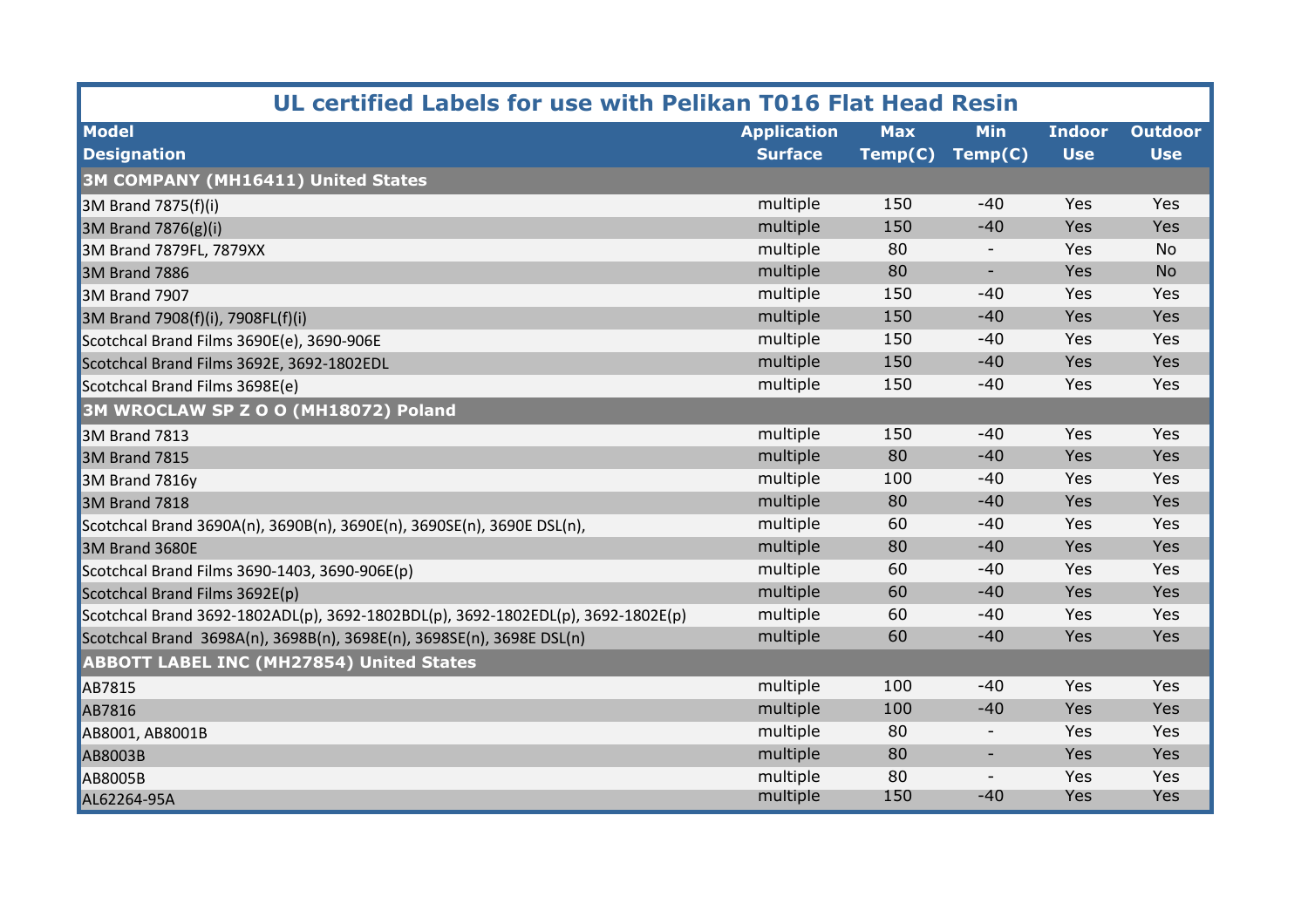| UL certified Labels for use with Pelikan T016 Flat Head Resin |                    |            |                          |               |                |  |  |
|---------------------------------------------------------------|--------------------|------------|--------------------------|---------------|----------------|--|--|
| <b>Model</b>                                                  | <b>Application</b> | <b>Max</b> | <b>Min</b>               | <b>Indoor</b> | <b>Outdoor</b> |  |  |
| <b>Designation</b>                                            | <b>Surface</b>     | Temp(C)    | Temp(C)                  | <b>Use</b>    | <b>Use</b>     |  |  |
| A & D LABELS INC (MH17721) United States                      |                    |            |                          |               |                |  |  |
| AD10010A                                                      | multiple           | 100        | $\sim$                   | Yes           | <b>No</b>      |  |  |
| <b>ADAMPAK LTD (MH19300) Singapore</b>                        |                    |            |                          |               |                |  |  |
| <b>ADAMPAK 104</b>                                            | multiple           | 80         | $\overline{\phantom{a}}$ | Yes           | <b>No</b>      |  |  |
| <b>ADAMPAK 104A</b>                                           | multiple           | 150        | $-40$                    | Yes           | <b>No</b>      |  |  |
| <b>ADAMPAK 110</b>                                            | multiple           | 150        | $-40$                    | Yes           | <b>No</b>      |  |  |
| <b>ADAMPAK 112</b>                                            | multiple           | 150        | $-40$                    | Yes           | <b>No</b>      |  |  |
| <b>ADAMPAK 114</b>                                            | multiple           | 150        | $-40$                    | Yes           | <b>No</b>      |  |  |
| <b>ADAMPAK 116</b>                                            | multiple           | 150        | $-40$                    | Yes           | <b>No</b>      |  |  |
| <b>ADAMPAK 117</b>                                            | multiple           | 150        | $-40$                    | Yes           | <b>No</b>      |  |  |
| ADAMPAK 137(a)                                                | multiple           | 150        | $-40$                    | Yes           | <b>No</b>      |  |  |
| <b>ADAMPAK 20D</b>                                            | multiple           | 60         | $-40$                    | Yes           | <b>No</b>      |  |  |
| <b>ADAMPAK 24A</b>                                            | multiple           | 80         | $-40$                    | Dry           | <b>No</b>      |  |  |
| Adampak 26B                                                   | multiple           | 150        | $-40$                    | Yes           | <b>No</b>      |  |  |
| <b>ADAMPAK 56</b>                                             | multiple           | 150        | $-40$                    | Yes           | <b>No</b>      |  |  |
| <b>ADAMPAK 59</b>                                             | multiple           | 150        | $-40$                    | Yes           | <b>No</b>      |  |  |
| <b>ADAMPAK 59A</b>                                            | multiple           | 150        | $-40$                    | Yes           | <b>No</b>      |  |  |
| <b>ADAMPAK 60</b>                                             | multiple           | 150        | $-40$                    | Yes           | <b>No</b>      |  |  |
| Adampak 60A                                                   | multiple           | 80         | $-40$                    | Yes           | <b>No</b>      |  |  |
| <b>ADAMPAK 67B</b>                                            | multiple           | 100        | $-40$                    | Yes           | <b>No</b>      |  |  |
| <b>ADAMPAK 75</b>                                             | multiple           | 60         | $-40$                    | Yes           | <b>No</b>      |  |  |
| <b>ADAMPAK 77</b>                                             | multiple           | 150        | $-40$                    | Yes           | <b>No</b>      |  |  |
| <b>ADAMPAK 81</b>                                             | multiple           | 150        | $-40$                    | Yes           | <b>No</b>      |  |  |
| <b>ADAMPAK 87</b>                                             | multiple           | 150        | $-40$                    | Yes           | Yes            |  |  |
| <b>ADVANCED LABELWORX INC (MH14992) United States</b>         |                    |            |                          |               |                |  |  |
| <b>ALI Therm WP</b>                                           | multiple           | 100        | $-40$                    | Yes           | Yes            |  |  |
| <b>ALI-COMP TT</b>                                            | multiple           | 100        | ۰                        | Yes           | <b>No</b>      |  |  |
|                                                               |                    |            |                          |               |                |  |  |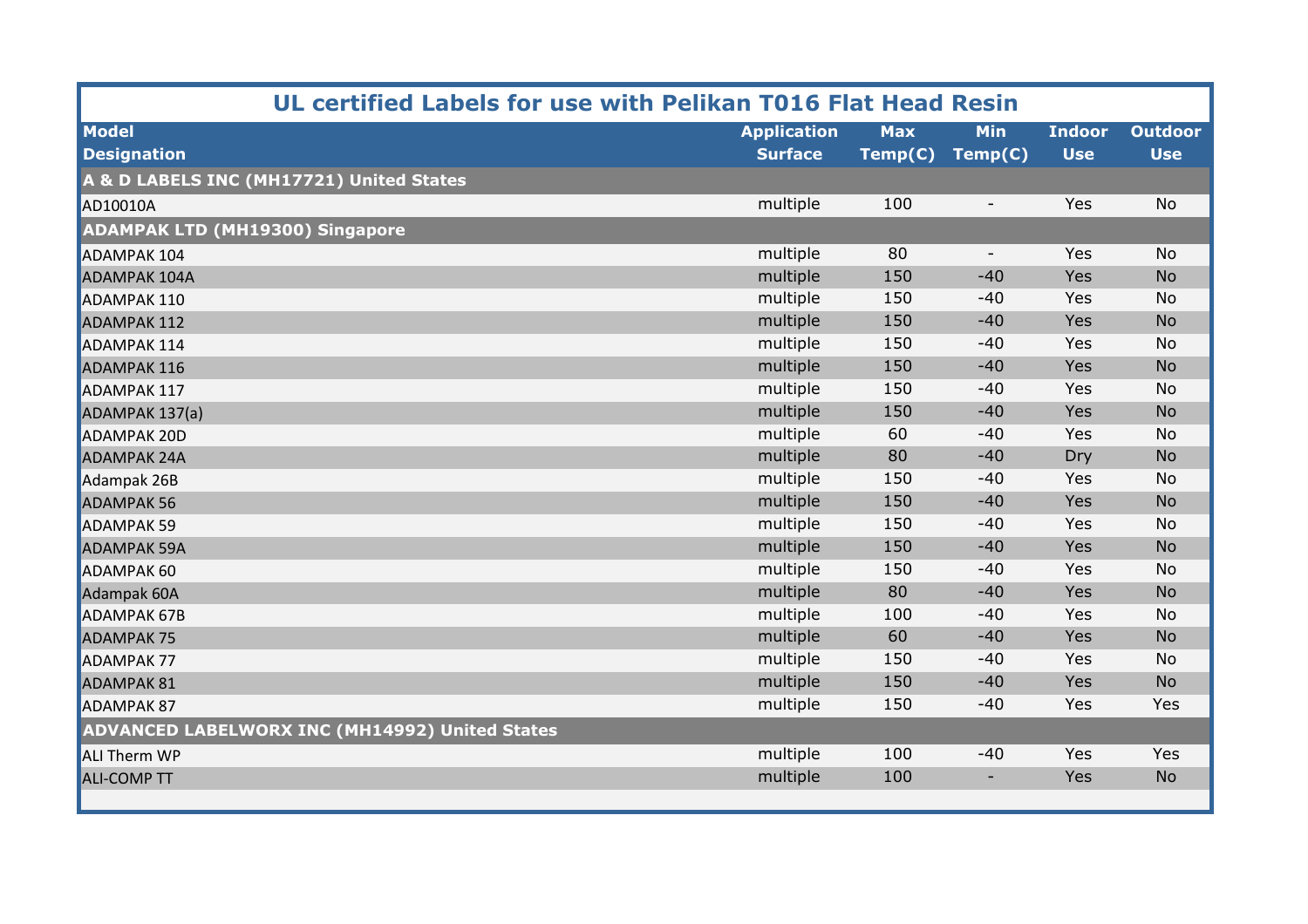| UL certified Labels for use with Pelikan T016 Flat Head Resin    |                    |            |                          |               |                |  |  |  |
|------------------------------------------------------------------|--------------------|------------|--------------------------|---------------|----------------|--|--|--|
| <b>Model</b>                                                     | <b>Application</b> | <b>Max</b> | <b>Min</b>               | <b>Indoor</b> | <b>Outdoor</b> |  |  |  |
| <b>Designation</b>                                               | <b>Surface</b>     | Temp(C)    | Temp(C)                  | <b>Use</b>    | <b>Use</b>     |  |  |  |
| AIDENT CORP SDN BHD (MH27592) Malaysia                           |                    |            |                          |               |                |  |  |  |
| AGTT <sub>1</sub>                                                | multiple           | 150        | $-40$                    | Yes           | <b>No</b>      |  |  |  |
| AGTT <sub>2</sub>                                                | multiple           | 125        | $-40$                    | Yes           | <b>No</b>      |  |  |  |
| AGTT <sub>5</sub>                                                | multiple           | 80         | $-40$                    | Yes           | <b>No</b>      |  |  |  |
| AGTT <sub>8</sub>                                                | multiple           | 80         | $-40$                    | Yes           | <b>No</b>      |  |  |  |
| AGTT <sub>21</sub>                                               | multiple           | 100        | $-40$                    | Yes           | <b>No</b>      |  |  |  |
| <b>AVERY DENNISON MATERIALS EUROPE B V (MH27538) Netherlands</b> |                    |            |                          |               |                |  |  |  |
| 69150 / AL170                                                    | multiple           | 150        | $-40$                    | Yes           | Yes            |  |  |  |
| Fasson Transfer PET matt trans / AL170                           | multiple           | 150        | $-40$                    | Yes           | Yes            |  |  |  |
| 69250 / AL170                                                    | multiple           | 150        | $-40$                    | Yes           | <b>No</b>      |  |  |  |
| 69350 / AL170                                                    | multiple           | 150        | $-40$                    | Yes           | <b>No</b>      |  |  |  |
| Transfer PET matt wh / AL170                                     | multiple           | 150        |                          | Yes           | <b>No</b>      |  |  |  |
| Transfer PET matt silver / AL170                                 | multiple           | 150        | $\overline{\phantom{a}}$ | Yes           | <b>No</b>      |  |  |  |
| Fasson Transfer PET matt white / AL170                           | multiple           | 150        | $-40$                    | Yes           | <b>No</b>      |  |  |  |
| Fasson Transfer PET matt silver / AL170                          | multiple           | 150        | $-40$                    | Yes           | <b>No</b>      |  |  |  |
| Transfer PET 75 matt silver / S8015                              | multiple           | 150        | $-40$                    | Yes           | <b>No</b>      |  |  |  |
| Transfer PET 75 Matt Silver / S8049,                             | multiple           | 80         | $-40$                    | Yes           | Yes            |  |  |  |
| Transfer PET 75 Matt Silver / S8039                              | multiple           | 80         | $-40$                    | Yes           | Yes            |  |  |  |
| Transfer PET 75 matt white / AL170,                              | multiple           | 150        | $\overline{\phantom{a}}$ | Yes           | <b>No</b>      |  |  |  |
| Transfer PET 75 matt silver / AL170                              | multiple           | 80         | $-40$                    | Yes           | <b>No</b>      |  |  |  |
| Transfer PET 75 matt white / S8015                               | multiple           | 150        | $-40$                    | Yes           | <b>No</b>      |  |  |  |
| Transfer PET 75 matt white / S8030                               | multiple           | 80         | $\overline{\phantom{a}}$ | Yes           | <b>No</b>      |  |  |  |
| S8030, Transfer PET 75 matt silver / S8030                       | multiple           | 80         | $\overline{\phantom{a}}$ | Yes           | <b>No</b>      |  |  |  |
| Transfer PET 75 Matt White / S8049                               | multiple           | 150        | $\overline{\phantom{a}}$ | Yes           | Yes            |  |  |  |
| Transfer PET 75 Matt White / S8039                               | multiple           | 150        | $\overline{\phantom{a}}$ | Yes           | Yes            |  |  |  |
| Transfer PET matt wh / S8015                                     | multiple           | 150        | $-40$                    | Yes           | Yes            |  |  |  |
| Transfer PET matt silver / S8015                                 | multiple           | 150        | $-40$                    | Yes           | Yes            |  |  |  |
| Transfer PET matt wh/S333                                        | multiple           | 80         | $-40$                    | <b>Yes</b>    | <b>Yes</b>     |  |  |  |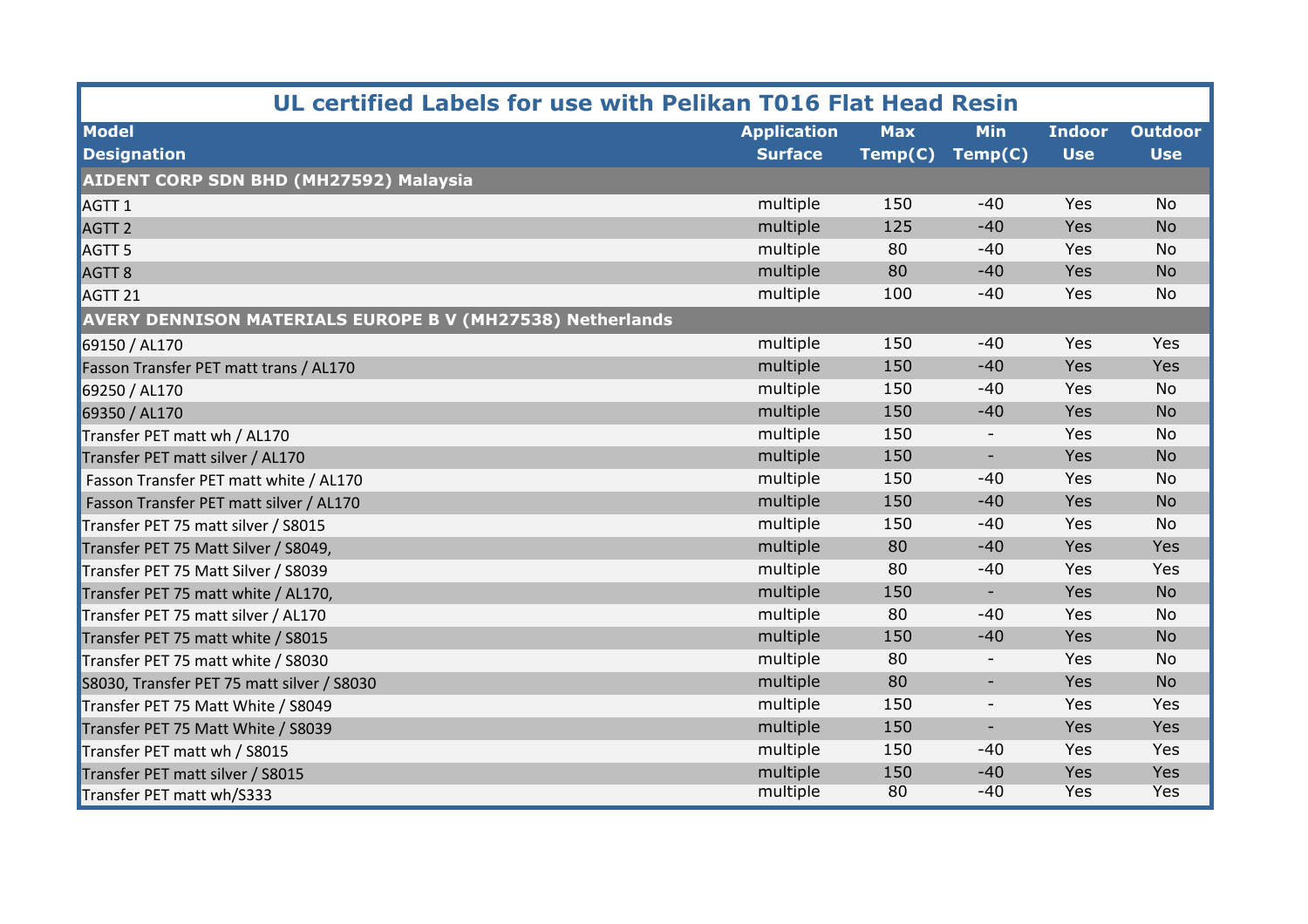| UL certified Labels for use with Pelikan T016 Flat Head Resin    |                    |            |                          |               |                |  |  |
|------------------------------------------------------------------|--------------------|------------|--------------------------|---------------|----------------|--|--|
| <b>Model</b>                                                     | <b>Application</b> | <b>Max</b> | <b>Min</b>               | <b>Indoor</b> | <b>Outdoor</b> |  |  |
| <b>Designation</b>                                               | <b>Surface</b>     | Temp(C)    | Temp(C)                  | <b>Use</b>    | <b>Use</b>     |  |  |
| <b>AVERY DENNISON MATERIALS EUROPE B V (MH27538) Netherlands</b> |                    |            |                          |               |                |  |  |
| Transfer PET matt silver/S333                                    | multiple           | 80         | $-40$                    | Yes           | Yes            |  |  |
| Transfer PET matt wh/S8020                                       | multiple           | 150        | $-40$                    | Yes           | Yes            |  |  |
| Transfer PET matt silver/S8020                                   | multiple           | 150        | $-40$                    | Yes           | Yes            |  |  |
| Transfer PET Matt White / S8001                                  | multiple           | 150        | $-40$                    | Yes           | Yes            |  |  |
| Transfer PET Matt Silver / S8001                                 | multiple           | 150        | $-40$                    | Yes           | Yes            |  |  |
| Transfer PET matt white / S8030                                  | multiple           | 150        | $-40$                    | Yes           | <b>No</b>      |  |  |
| Transfer PET matt silver / S8030                                 | multiple           | 150        | $-40$                    | Yes           | No             |  |  |
| Transfer PET Matt White / S8049                                  | multiple           | 100        | $\overline{\phantom{a}}$ | Yes           | Yes            |  |  |
| Transfer PET Matt White / S8039                                  | multiple           | 100        | $\overline{\phantom{a}}$ | Yes           | Yes            |  |  |
| <b>AWT Labels &amp; Packaging (MH25626) United States</b>        |                    |            |                          |               |                |  |  |
| Web Therm 100, Web Therm 100-W                                   | multiple           | 150        | $-40$                    | Yes           | Yes            |  |  |
| <b>AZUR ADHESIFS (MH28805) France</b>                            |                    |            |                          |               |                |  |  |
| <b>Azur Silvergloss</b>                                          | multiple           | 150        | $-40$                    | Yes           | Yes            |  |  |
| <b>BADGER TAG &amp; LABEL CORP (MH25189) United States</b>       |                    |            |                          |               |                |  |  |
| <b>BTL 231</b>                                                   | multiple           | 150        | $-40$                    | Yes           | Yes            |  |  |
| <b>Boxon Systems AB (MH45626) Sweden</b>                         |                    |            |                          |               |                |  |  |
| <b>BEAB Material No. 110</b>                                     | multiple           | 150        | $-40$                    | Yes           | Yes            |  |  |
| <b>BEAB Material No. 49</b>                                      | multiple           | 80         | $\overline{\phantom{a}}$ | Yes           | Yes            |  |  |
| <b>BEAB Material No. 91</b>                                      | multiple           | 150        | $-40$                    | Yes           | Yes            |  |  |
| <b>Brady Corp Asia Pte Ltd (MH25991) Singapore</b>               |                    |            |                          |               |                |  |  |
| Unique Label II                                                  | multiple           | 150        | $-40$                    | Yes           | Yes            |  |  |
| <b>Unique Label III</b>                                          | multiple           | 100        | $-40$                    | Yes           | Yes            |  |  |
| Unique Label IV                                                  | multiple           | 150        | $-40$                    | Yes           | Yes            |  |  |
| Unique Label VII                                                 | multiple           | 150        | $-40$                    | Yes           | Yes            |  |  |
| Unique Label IX                                                  | multiple           | 125        | $-20$                    | Yes           | Yes            |  |  |
| Brady Corp Asia Pte Ltd (MH25991) Singapore                      |                    |            |                          |               |                |  |  |
| CCL-6000, CCL-6000B                                              | multiple           | 100        | $\overline{\phantom{a}}$ | <b>Yes</b>    | <b>Yes</b>     |  |  |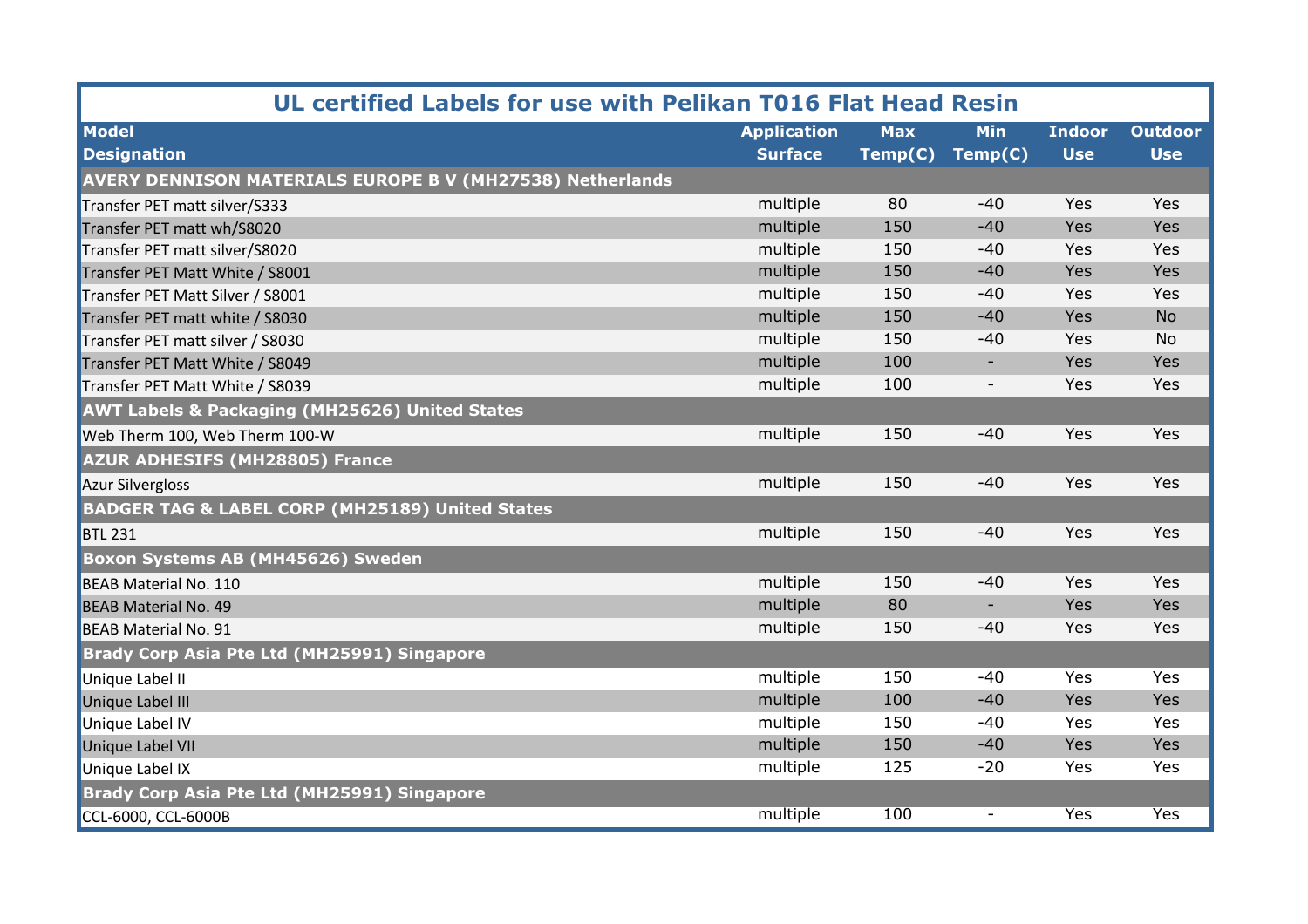| UL certified Labels for use with Pelikan T016 Flat Head Resin |                    |            |                          |               |                |  |
|---------------------------------------------------------------|--------------------|------------|--------------------------|---------------|----------------|--|
| <b>Model</b>                                                  | <b>Application</b> | <b>Max</b> | <b>Min</b>               | <b>Indoor</b> | <b>Outdoor</b> |  |
| <b>Designation</b>                                            | <b>Surface</b>     | Temp(C)    | Temp(C)                  | <b>Use</b>    | <b>Use</b>     |  |
| Brady Corp Asia Pte Ltd (MH25991) Singapore                   |                    |            |                          |               |                |  |
| CCL-6200, CCL-6200B                                           | multiple           | 80         | $\overline{\phantom{a}}$ | Yes           | Yes            |  |
| <b>CCL DESIGN GMBH (MH29606) Germany</b>                      |                    |            |                          |               |                |  |
| Transfer PET matt wh/S8020                                    | multiple           | 150        | $-40$                    | Yes           | Yes            |  |
| <b>CELLOTAPE INC (MH17267) United States</b>                  |                    |            |                          |               |                |  |
| Thermal Print White-Repo                                      | multiple           | 100        | $\overline{\phantom{a}}$ | Dry           | <b>No</b>      |  |
| <b>CHICAGO TAG &amp; LABEL INC (MH18271) United States</b>    |                    |            |                          |               |                |  |
| <b>PTTPI</b>                                                  | multiple           | 150        | $-40$                    | Yes           | Yes            |  |
| <b>Rating Plate Label</b>                                     | multiple           | 150        | $-40$                    | Yes           | Yes            |  |
| Thermal Transfer Tamper Indicating Labeling System            | multiple           | 150        | $-40$                    | Yes           | Yes            |  |
| <b>CINTA PLAST S A (MH27852) Spain</b>                        |                    |            |                          |               |                |  |
| CP-7815, CP-7815FL, CP-7818                                   | multiple           | 100        | $-40$                    | Yes           | Yes            |  |
| CP-7817                                                       | multiple           | 60         | $-40$                    | Yes           | Yes            |  |
| CP-7871, CP-7871FL, CP-7872, CP-7872F                         | multiple           | 150        | $-40$                    | Yes           | Yes            |  |
| <b>CYMMETRIK ENTERPRISE CO LTD (MH18369) Taiwan</b>           |                    |            |                          |               |                |  |
| CM-100-WPPT                                                   | multiple           | 80         | $\overline{\phantom{a}}$ | Yes           | <b>No</b>      |  |
| <b>DESIGN MARK INDUSTRIES INC (MH18619) United States</b>     |                    |            |                          |               |                |  |
| DM74-6MW, DM74-6MP, DM74-6MW, DM74-6MP                        | multiple           | 125        | $\overline{\phantom{a}}$ | Yes           | <b>No</b>      |  |
| DIVERSIFIED LABELING SOLUTIONS INC (MH25350) United States    |                    |            |                          |               |                |  |
| $SMT+60$                                                      | multiple           | 60         | $-40$                    | Yes           | Yes            |  |
| $SMT+61$                                                      | multiple           | 150        | $-40$                    | Yes           | Yes            |  |
| $SMT+62$                                                      | multiple           | 60         | $\overline{\phantom{a}}$ | Yes           | <b>No</b>      |  |
| <b>SMT+63</b>                                                 | multiple           | 150        | $-40$                    | Yes           | <b>No</b>      |  |
| $SMT+64$                                                      | multiple           | 150        | $-40$                    | Yes           | <b>No</b>      |  |
| <b>WMT+81</b>                                                 | multiple           | 150        | $-40$                    | Yes           | <b>No</b>      |  |
| <b>WMT+82</b>                                                 | multiple           | 150        | $-40$                    | Yes           | <b>No</b>      |  |
| <b>WMT+83</b>                                                 | multiple           | 150        | $-40$                    | Yes           | <b>No</b>      |  |
| <b>WMT+84</b>                                                 | multiple           | 150        | $-40$                    | <b>Yes</b>    | <b>No</b>      |  |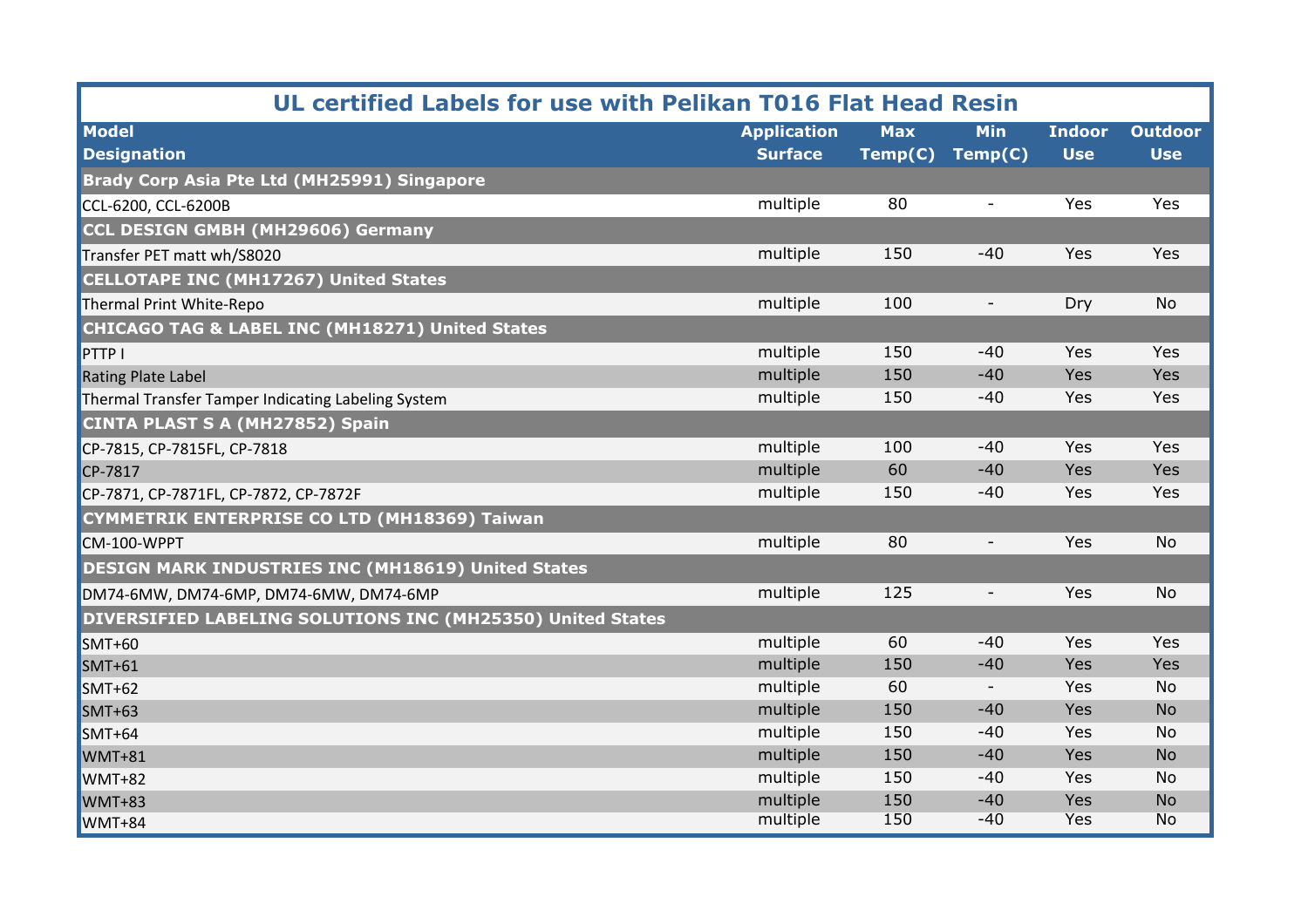| UL certified Labels for use with Pelikan T016 Flat Head Resin                                 |                    |            |                          |               |                |  |
|-----------------------------------------------------------------------------------------------|--------------------|------------|--------------------------|---------------|----------------|--|
| <b>Model</b>                                                                                  | <b>Application</b> | <b>Max</b> | <b>Min</b>               | <b>Indoor</b> | <b>Outdoor</b> |  |
| <b>Designation</b>                                                                            | <b>Surface</b>     | Temp(C)    | Temp(C)                  | <b>Use</b>    | <b>Use</b>     |  |
| DIVERSIFIED LABELING SOLUTIONS INC (MH25350) United States                                    |                    |            |                          |               |                |  |
| <b>SMT-60</b>                                                                                 | multiple           | 150        | $-40$                    | Yes           | Yes            |  |
| <b>SMT-61</b>                                                                                 | multiple           | 150        | $\overline{\phantom{a}}$ | Yes           | Yes            |  |
| <b>SMT-62</b>                                                                                 | multiple           | 80         | $\overline{\phantom{a}}$ | Yes           | <b>No</b>      |  |
| <b>SMT-63</b>                                                                                 | multiple           | 100        | $\overline{\phantom{a}}$ | Yes           | <b>No</b>      |  |
| <b>SMT-64</b>                                                                                 | multiple           | 100        | $\overline{\phantom{a}}$ | Yes           | <b>No</b>      |  |
| <b>WMT-80</b>                                                                                 | multiple           | 150        | $-40$                    | Yes           | Yes            |  |
| <b>WMT-81</b>                                                                                 | multiple           | 150        | $\overline{\phantom{a}}$ | Yes           | <b>No</b>      |  |
| <b>WMT-82</b>                                                                                 | multiple           | 100        | $\overline{\phantom{a}}$ | Yes           | <b>No</b>      |  |
| <b>WMT-83</b>                                                                                 | multiple           | 100        | $\overline{\phantom{a}}$ | Yes           | Yes            |  |
| $WMT-84(a)$                                                                                   | multiple           | 60         | $\overline{\phantom{a}}$ | Yes           | Yes            |  |
| DONGGUAN SUNWAY PRINTING INDUSTRY CO LTD (MH45936) China                                      |                    |            |                          |               |                |  |
| <b>SW-006</b>                                                                                 | multiple           | 150        | $-40$                    | Yes           | Yes            |  |
| DRG TECHNOLOGIES INC, DBA IMPRESSIVE LABELS & SUPERFAST LABEL SERVICE (MH13446) United States |                    |            |                          |               |                |  |
| TM06MM72, TM06MM72a                                                                           | multiple           | 150        | $-40$                    | Yes           | <b>No</b>      |  |
| TM11MC01                                                                                      | multiple           | 80         | $-29$                    | Yes           | Yes            |  |
| <b>TM11MC02</b>                                                                               | multiple           | 80         | $-29$                    | Yes           | Yes            |  |
| TM11MC04                                                                                      | multiple           | 80         | $-29$                    | Yes           | Yes            |  |
| DRG TECHNOLOGIES INC, DBA IMPRESSIVE LABELS & SUPERFAST LABEL SERVICE (MH13446) United States |                    |            |                          |               |                |  |
| TM11MC30                                                                                      | multiple           | 80         | $-29$                    | Yes           | Yes            |  |
| TM11MC31                                                                                      | multiple           | 80         | $-29$                    | Yes           | Yes            |  |
| <b>TM11MC33</b>                                                                               | multiple           | 80         | $-29$                    | Yes           | Yes            |  |
| <b>TM11MC10</b>                                                                               | multiple           | 80         | $-29$                    | Yes           | Yes            |  |
| <b>TM11MC11</b>                                                                               | multiple           | 80         | $-29$                    | Yes           | Yes            |  |
| TM11MC13                                                                                      | multiple           | 80         | $-29$                    | Yes           | Yes            |  |
| TM11MMS30                                                                                     | multiple           | 150        | $-29$                    | Yes           | Yes            |  |
| <b>TM11MMS31</b>                                                                              | multiple           | 150        | $-29$                    | Yes           | Yes            |  |
| TM11MMS33                                                                                     | multiple           | 150        | $-29$                    | Yes           | Yes            |  |
| TM11MW01                                                                                      | multiple           | 100        | $-40$                    | Yes           | Yes            |  |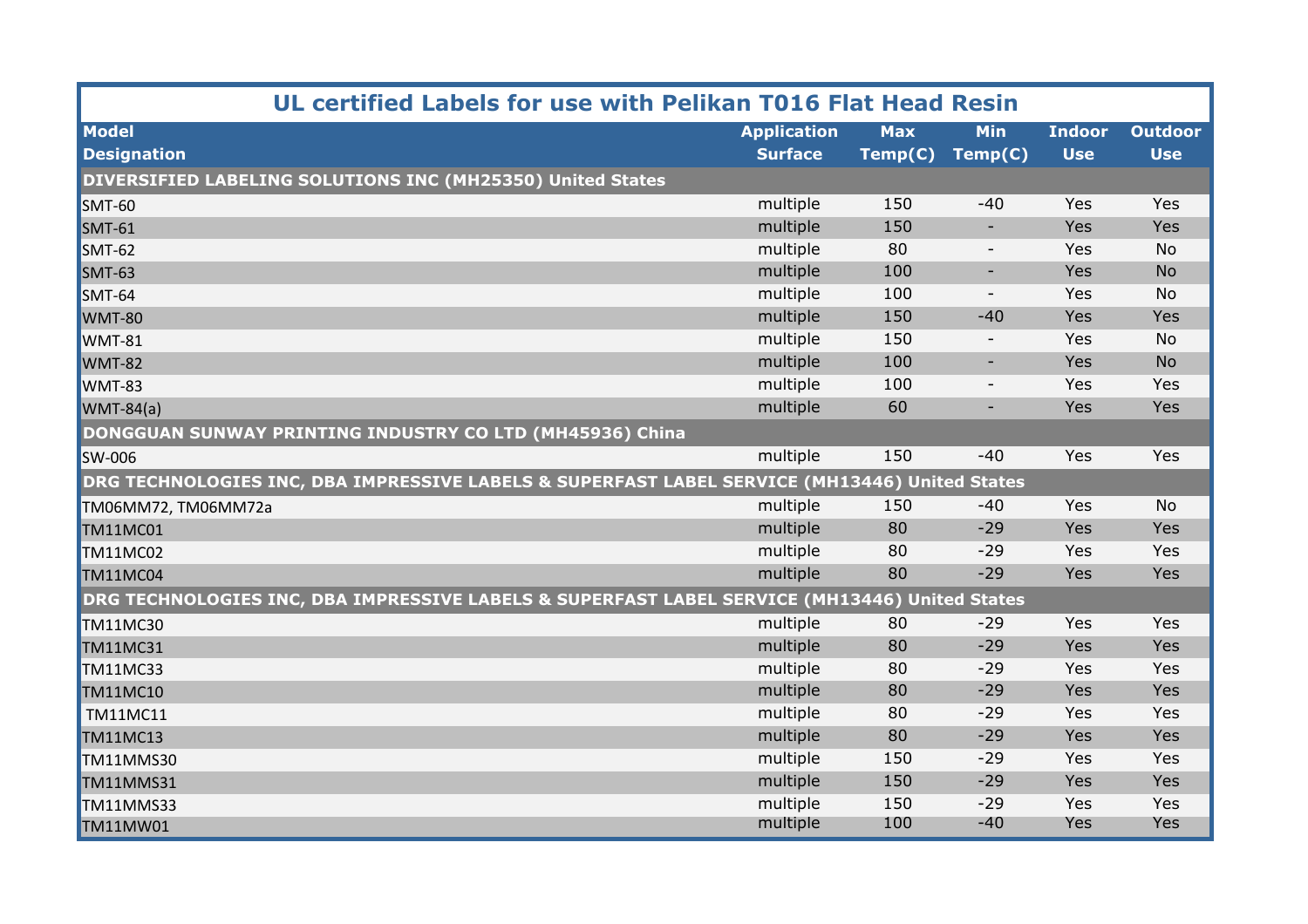| UL certified Labels for use with Pelikan T016 Flat Head Resin                                 |                    |            |                          |               |                |
|-----------------------------------------------------------------------------------------------|--------------------|------------|--------------------------|---------------|----------------|
| <b>Model</b>                                                                                  | <b>Application</b> | <b>Max</b> | <b>Min</b>               | <b>Indoor</b> | <b>Outdoor</b> |
| <b>Designation</b>                                                                            | <b>Surface</b>     | Temp(C)    | Temp(C)                  | <b>Use</b>    | <b>Use</b>     |
| DRG TECHNOLOGIES INC, DBA IMPRESSIVE LABELS & SUPERFAST LABEL SERVICE (MH13446) United States |                    |            |                          |               |                |
| <b>TM11MW02</b>                                                                               | multiple           | 100        | $-40$                    | Yes           | Yes            |
| TM11MW04                                                                                      | multiple           | 100        | $-40$                    | Yes           | Yes            |
| <b>TM11MW02-G</b>                                                                             | multiple           | 100        | $-40$                    | Yes           | Yes            |
| <b>TM11MW04-G</b>                                                                             | multiple           | 100        | $-40$                    | Yes           | Yes            |
| <b>TM11MW30</b>                                                                               | multiple           | 80         |                          | Yes           | <b>No</b>      |
| <b>TM11MW31</b>                                                                               | multiple           | 80         | $\overline{\phantom{a}}$ | Yes           | <b>No</b>      |
| <b>TM11MW33</b>                                                                               | multiple           | 80         | $\sim$                   | Yes           | <b>No</b>      |
| TM12F, TM12F-11, TECHmark 12F-11                                                              | multiple           | 150        | $-40$                    | Yes           | Yes            |
| TM13MM72-F, TM13MM72-S                                                                        | multiple           | 60         | $-40$                    | Yes           | No             |
| TM 16, TM 16A, TM16F, TM 16F-11                                                               | multiple           | 60         | $-40$                    | Yes           | Yes            |
| TM11MMW04                                                                                     | multiple           | 150        | $-40$                    | Yes           | Yes            |
| TM97MMW04                                                                                     | multiple           | 150        | $-40$                    | Yes           | Yes            |
| <b>DURATECH INDUSTRIES (MH11686) United States</b>                                            |                    |            |                          |               |                |
| <b>FX3M7231ML</b>                                                                             | multiple           | 100        | $-29$                    | Yes           | Yes            |
| <b>FX3M7813ML</b>                                                                             | multiple           | 80         | $-40$                    | Yes           | Yes            |
| <b>FX3M7874ML</b>                                                                             | multiple           | 100        | $-40$                    | Yes           | Yes            |
| <b>FX7231ML</b>                                                                               | multiple           | 80         | $\overline{\phantom{a}}$ | Yes           | <b>No</b>      |
| <b>FX7813ML</b>                                                                               | multiple           | 125        | $-40$                    | Yes           | Yes            |
| <b>DURATECH INDUSTRIES (MH11686) United States</b>                                            |                    |            |                          |               |                |
| <b>FX7874ML</b>                                                                               | multiple           | 125        | $-40$                    | Yes           | Yes            |
| <b>WPE2ML</b>                                                                                 | multiple           | 100        | $-40$                    | Yes           | Yes            |
| EIS INC - FABRICO DIV (MH46494) United States                                                 |                    |            |                          |               |                |
| <b>EIS 7871, EIS 7871FLXX</b>                                                                 | multiple           | 150        | $-40$                    | Yes           | Yes            |
| <b>EIS 7971FL</b>                                                                             | multiple           | 150        | $-40$                    | Yes           | Yes            |
| EIS7908, EIS 7908FL                                                                           | multiple           | 150        | $-40$                    | Yes           | Yes            |
| <b>EIS 7872, EIS 7872FL</b>                                                                   | multiple           | 100        | $-40$                    | Yes           | Yes            |
| <b>EIS 7873</b>                                                                               | multiple           | 100        | $-40$                    | Yes           | Yes            |
| <b>EIS 7876</b>                                                                               | multiple           | 100        | $-40$                    | Yes           | Yes            |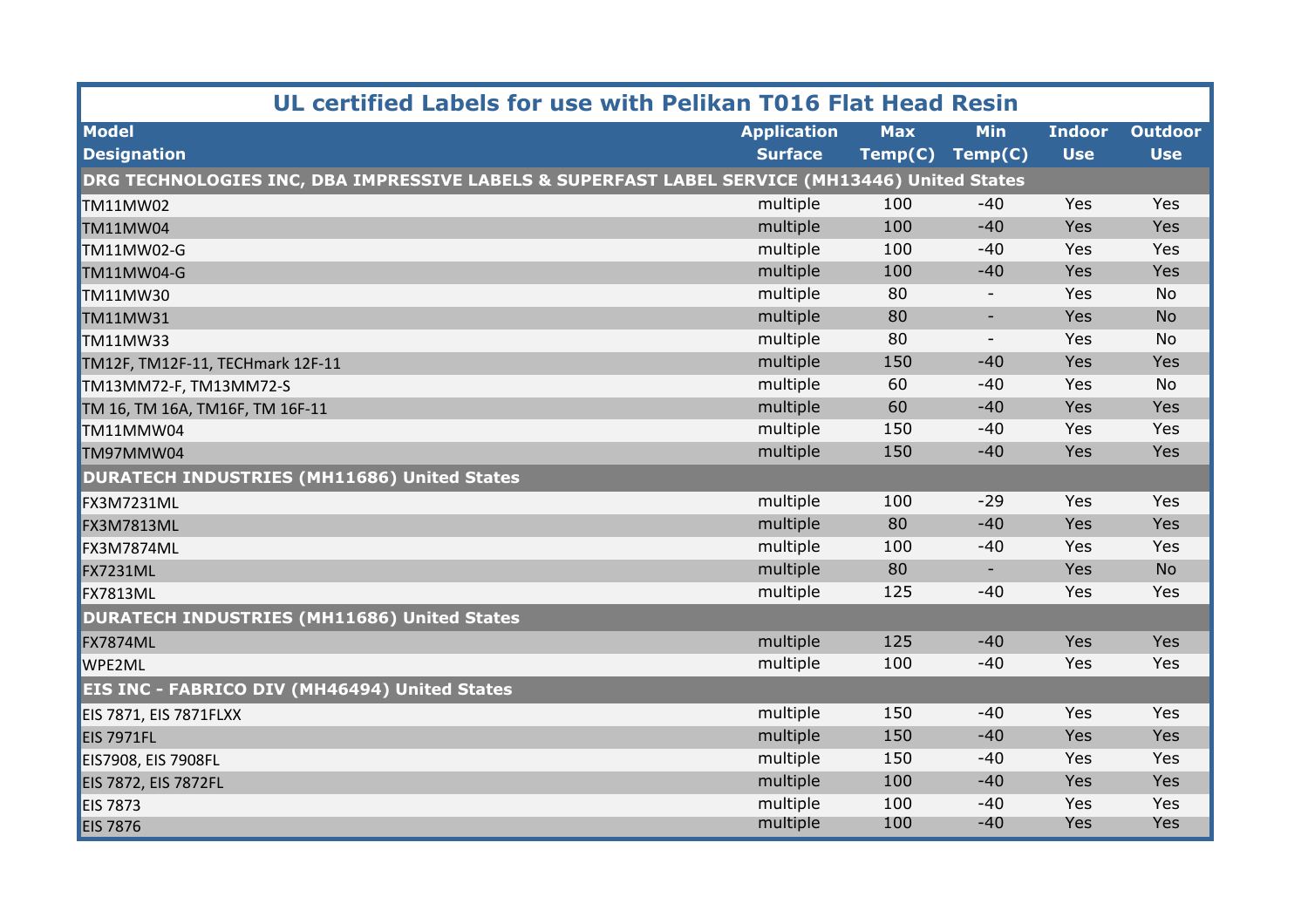| UL certified Labels for use with Pelikan T016 Flat Head Resin     |                    |            |                          |               |                |  |
|-------------------------------------------------------------------|--------------------|------------|--------------------------|---------------|----------------|--|
| <b>Model</b>                                                      | <b>Application</b> | <b>Max</b> | <b>Min</b>               | <b>Indoor</b> | <b>Outdoor</b> |  |
| <b>Designation</b>                                                | <b>Surface</b>     | Temp(C)    | Temp(C)                  | <b>Use</b>    | <b>Use</b>     |  |
| <b>ENTROCOMPONENT SOLUTIONS L L C (MH46556) United States</b>     |                    |            |                          |               |                |  |
| Entro01, Entro01B                                                 | multiple           | 80         | $-40$                    | Yes           | <b>No</b>      |  |
| <b>ESON PAC SWEDEN AB (MH16431) Sweden</b>                        |                    |            |                          |               |                |  |
| S-509, S-509-S                                                    | multiple           | 150        | $-40$                    | Yes           | Yes            |  |
| S-510, S-511, S-512                                               | multiple           | 150        | $-40$                    | Yes           | Yes            |  |
| $S-511$                                                           | multiple           | 150        | $-40$                    | Yes           | Yes            |  |
| $S-512$                                                           | multiple           | 150        | $-40$                    | Yes           | Yes            |  |
| S-513, S-513F S-513-S                                             | multiple           | 125        | $-29$                    | Yes           | Yes            |  |
| S-514, S-514F, S-514S                                             | multiple           | 125        | $-29$                    | Yes           | Yes            |  |
| $S-516$                                                           | multiple           | 100        | $-40$                    | Yes           | Yes            |  |
| S-517, S-517S                                                     | multiple           | 150        | $-40$                    | Yes           | Yes            |  |
| S-518, S-518S                                                     | multiple           | 100        | $\overline{\phantom{a}}$ | Yes           | <b>No</b>      |  |
| $S-519$                                                           | multiple           | 150        | $-40$                    | Yes           | Yes            |  |
| S-520, S-520S                                                     | multiple           | 100        | $-40$                    | Yes           | Yes            |  |
| <b>ETIKETTENDRUCK FOERSTER GMBH &amp; CO KG (MH45157) Germany</b> |                    |            |                          |               |                |  |
| 0250 FA-TT Polyesterfoil white gloss (b)                          | multiple           | 80         | $-40$                    | Yes           | <b>No</b>      |  |
| Polyesterfoil 7818/2 silver matte                                 | multiple           | 80         | $\overline{\phantom{a}}$ | Yes           | Yes            |  |
| <b>ETIQUETAS DOMINGO S L (MH27771) Spain</b>                      |                    |            |                          |               |                |  |
| 7816                                                              | multiple           | 150        | $-40$                    | Yes           | Yes            |  |
| 7818                                                              | multiple           | 100        | $-40$                    | Yes           | Yes            |  |
| FLEXIKET A/S (MH29311) Denmark                                    |                    |            |                          |               |                |  |
| Flexiket 415.50, Flexiket 415.50B                                 | multiple           | 150        | $-40$                    | Yes           | Yes            |  |
| Flexiket 416.50, Flexiket 416.50B                                 | multiple           | 80         | $\overline{\phantom{a}}$ | Yes           | Yes            |  |
| Flexiket 418.50, Flexiket 418.50B                                 | multiple           | 150        | $-40$                    | Yes           | <b>No</b>      |  |
| Flexiket 470.50, Flexiket 470.50B                                 | multiple           | 150        | $-40$                    | Yes           | Yes            |  |
| Flexiket 482.50, Flexiket 482.50B                                 | multiple           | 150        | $-40$                    | Yes           | Yes            |  |
| Flexiket 490.50, Flexiket 490.50B                                 | multiple           | 100        | $-40$                    | Yes           | Yes            |  |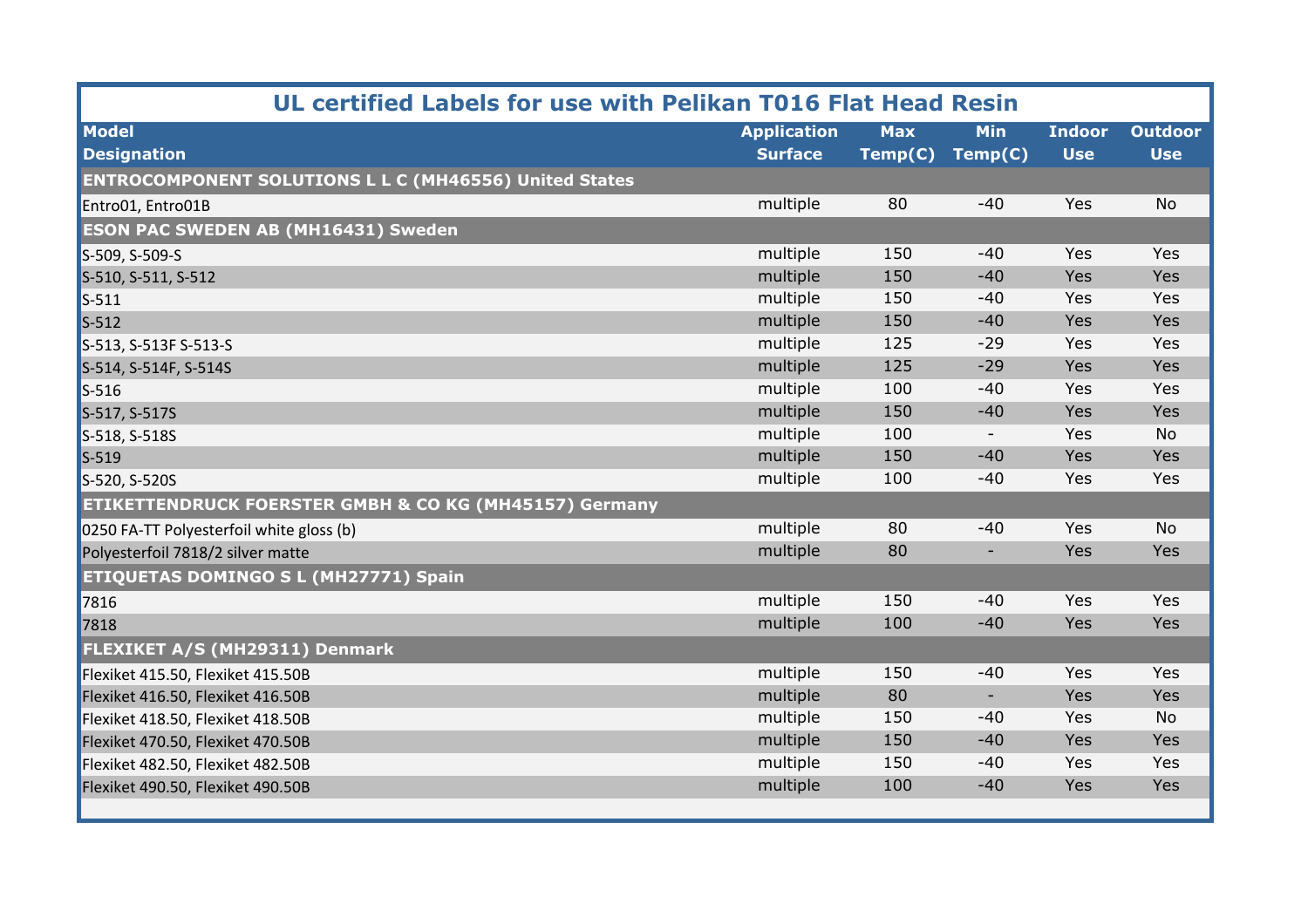| UL certified Labels for use with Pelikan T016 Flat Head Resin  |                    |            |                          |               |                |  |  |
|----------------------------------------------------------------|--------------------|------------|--------------------------|---------------|----------------|--|--|
| <b>Model</b>                                                   | <b>Application</b> | <b>Max</b> | <b>Min</b>               | <b>Indoor</b> | <b>Outdoor</b> |  |  |
| <b>Designation</b>                                             | <b>Surface</b>     | Temp(C)    | Temp(C)                  | <b>Use</b>    | <b>Use</b>     |  |  |
| FRITZ BRUNNHOFER GMBH (MH26146) Germany                        |                    |            |                          |               |                |  |  |
| 3690-1403 +B3M                                                 | multiple           | 100        | $-40$                    | Yes           | Yes            |  |  |
| FB3690SE(n)                                                    | multiple           | 100        | $-40$                    | Yes           | Yes            |  |  |
| FB3698SE(n)                                                    | multiple           | 100        | $-40$                    | Yes           | Yes            |  |  |
| <b>GM NAMEPLATE INC (MH26063) United States</b>                |                    |            |                          |               |                |  |  |
| Mark*Cal 42B(a), Mark*Cal 42(a)                                | multiple           | 80         | $\overline{\phantom{a}}$ | Yes           | <b>No</b>      |  |  |
| Mark*Cal 43B(a), Mark*Cal 43(a)                                | multiple           | 80         | $\overline{\phantom{a}}$ | Yes           | Yes            |  |  |
| Mark*Cal 44B, Mark*Cal 44F                                     | multiple           | 80         | $\overline{\phantom{a}}$ | Yes           | <b>No</b>      |  |  |
| Mark*Cal 44D                                                   | multiple           | 150        | $-40$                    | Yes           | Yes            |  |  |
| Mark*Cal 53                                                    | multiple           | 80         | $-40$                    | Yes           | Yes            |  |  |
| <b>GRAVIC SA (MH29516) France</b>                              |                    |            |                          |               |                |  |  |
| GF PP3 and GF PP4                                              | multiple           | 80         | -40                      | Yes           | Yes            |  |  |
| GFPP <sub>5</sub>                                              | multiple           | 80         | $-40$                    | Yes           | Yes            |  |  |
| <b>GRAVIC SA (MH29516) France</b>                              |                    |            |                          |               |                |  |  |
| 3690E and 3698E                                                | multiple           | 100        | $-40$                    | Yes           | Yes            |  |  |
| 5771                                                           | multiple           | 150        | $-40$                    | Yes           | Yes            |  |  |
| I D IMAGES L L C (MH46258) United States                       |                    |            |                          |               |                |  |  |
| <b>IDI-M101</b>                                                | multiple           | 150        | $-40$                    | Yes           | Yes            |  |  |
| <b>IDI-M102</b>                                                | multiple           | 100        | $-40$                    | Yes           | Yes            |  |  |
| <b>INNOVIZE INC (MH26546) United States</b>                    |                    |            |                          |               |                |  |  |
| GML-350, GML-350B                                              | multiple           | 150        | $-40$                    | Yes           | Yes            |  |  |
| <b>PO300TT</b>                                                 | multiple           | 80         | ٠                        | Yes           | <b>No</b>      |  |  |
| ITW LABELS, DIV OF ILLINOIS TOOL WORKS (MH29760) United States |                    |            |                          |               |                |  |  |
| <b>CLP-100</b>                                                 | multiple           | 100        | $\overline{\phantom{a}}$ | Yes           | <b>No</b>      |  |  |
| <b>CLP-101</b>                                                 | multiple           | 100        | $\overline{\phantom{a}}$ | Yes           | <b>No</b>      |  |  |
| <b>CLP-102</b>                                                 | multiple           | 100        | $\overline{\phantom{a}}$ | Yes           | <b>No</b>      |  |  |
| <b>Impresos RTM S A de C V (MH61031) Mexico</b>                |                    |            |                          |               |                |  |  |
| <b>RT-690EVB3</b>                                              | multiple           | 60         | $-40$                    | <b>Yes</b>    | <b>Yes</b>     |  |  |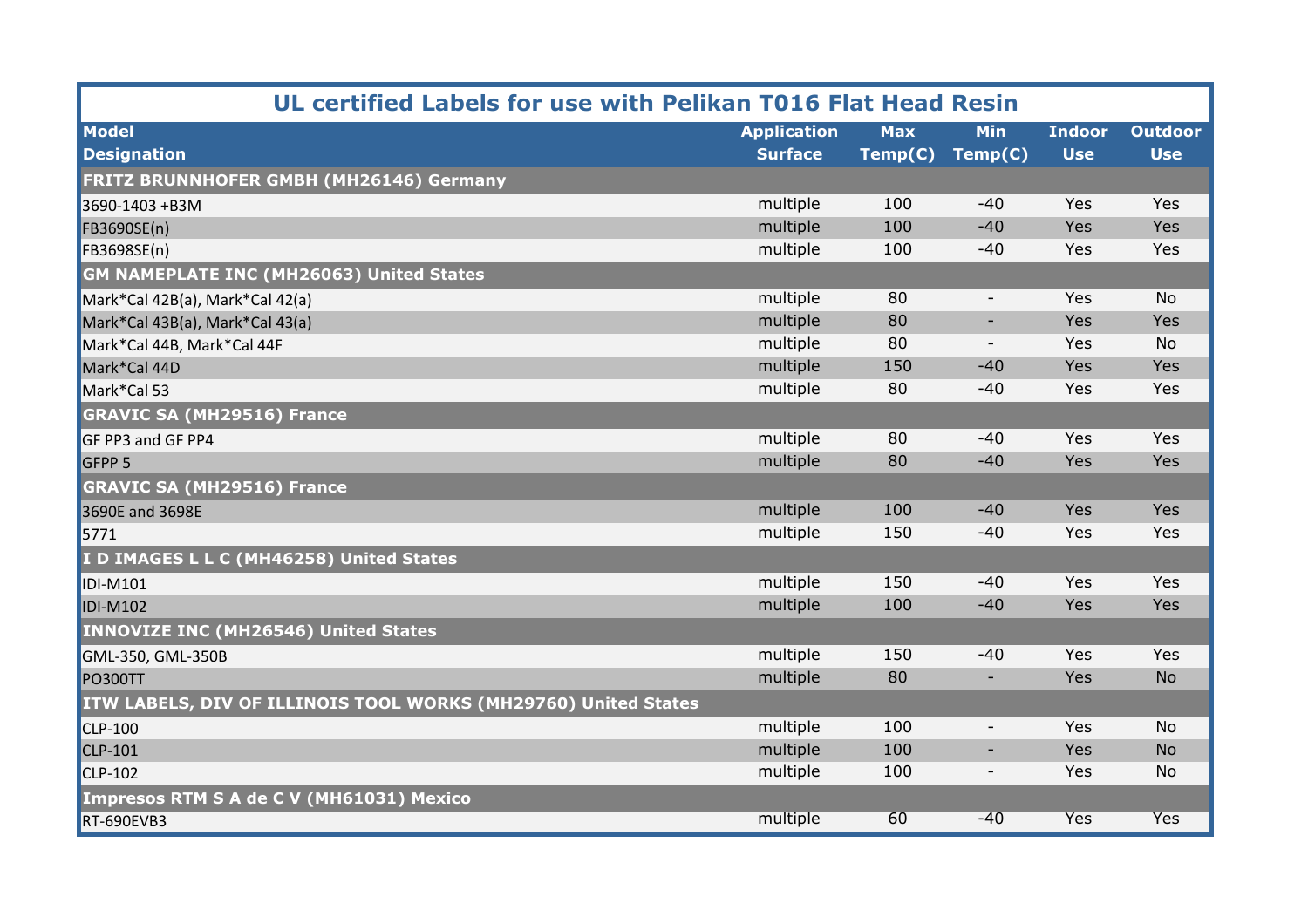| UL certified Labels for use with Pelikan T016 Flat Head Resin   |                    |            |            |               |                |  |
|-----------------------------------------------------------------|--------------------|------------|------------|---------------|----------------|--|
| <b>Model</b>                                                    | <b>Application</b> | <b>Max</b> | <b>Min</b> | <b>Indoor</b> | <b>Outdoor</b> |  |
| <b>Designation</b>                                              | <b>Surface</b>     | Temp(C)    | Temp(C)    | <b>Use</b>    | <b>Use</b>     |  |
| <b>Impresos RTM S A de C V (MH61031) Mexico</b>                 |                    |            |            |               |                |  |
| <b>RT-871PB3</b>                                                | multiple           | 150        | $-40$      | Yes           | Yes            |  |
| <b>RT-876PT3</b>                                                | multiple           | 60         | $-40$      | Yes           | Yes            |  |
| JIAN SHENG PRINTING CO LTD (MH28093) China                      |                    |            |            |               |                |  |
| <b>JS-01TT</b>                                                  | multiple           | 100        | $\sim$     | Yes           | <b>No</b>      |  |
| JS-02TT                                                         | multiple           | 100        | $-40$      | Yes           | <b>No</b>      |  |
| JS-03TT                                                         | multiple           | 150        | $-40$      | Yes           | <b>No</b>      |  |
| <b>JS-04TT</b>                                                  | multiple           | 150        | $-40$      | Yes           | <b>No</b>      |  |
| JS-05TT                                                         | multiple           | 100        | $-40$      | Yes           | Yes            |  |
| <b>JMD ETIQUETTES (MH47003) France</b>                          |                    |            |            |               |                |  |
| JMD C002                                                        | multiple           | 150        | $-40$      | Yes           | <b>No</b>      |  |
| JMD C277                                                        | multiple           | 150        | $-40$      | Yes           | Yes            |  |
| <b>KUNSHAN DAVID PRINTING TECHNOLOGY CO LTD (MH28277) China</b> |                    |            |            |               |                |  |
| <b>DP-300</b>                                                   | multiple           | 80         | ٠          | Yes           | <b>No</b>      |  |
| DP-301                                                          | multiple           | 80         | $-40$      | Yes           | <b>No</b>      |  |
| <b>DP-303</b>                                                   | multiple           | 80         | $-40$      | Yes           | <b>No</b>      |  |
| <b>DP-304</b>                                                   | multiple           | 80         | $-40$      | Yes           | <b>No</b>      |  |
| <b>LABEL MAKER INC (MH25540) United States</b>                  |                    |            |            |               |                |  |
| LM018, LM18P                                                    | multiple           | 150        | $-40$      | Yes           | Yes            |  |
| LM019, LM019P                                                   | multiple           | 150        | $-40$      | Yes           | Yes            |  |
| LM020, LM020P                                                   | multiple           | 150        | $-40$      | Yes           | Yes            |  |
| LLM021, LLM021P                                                 | multiple           | 150        | $-40$      | Yes           | Yes            |  |
| LM022, LM022P                                                   | multiple           | 150        | $-40$      | Yes           | Yes            |  |
| LM023, LM023P                                                   | multiple           | 150        | $-40$      | Yes           | Yes            |  |
| LM024, LM024P                                                   | multiple           | 150        | $-40$      | Yes           | Yes            |  |
| LM025, LM025P                                                   | multiple           | 150        | $-40$      | Yes           | Yes            |  |
| <b>LABEL WORKS (MH61115) United States</b>                      |                    |            |            |               |                |  |
| 61057                                                           | multiple           | 150        | $-40$      | <b>Yes</b>    | <b>Yes</b>     |  |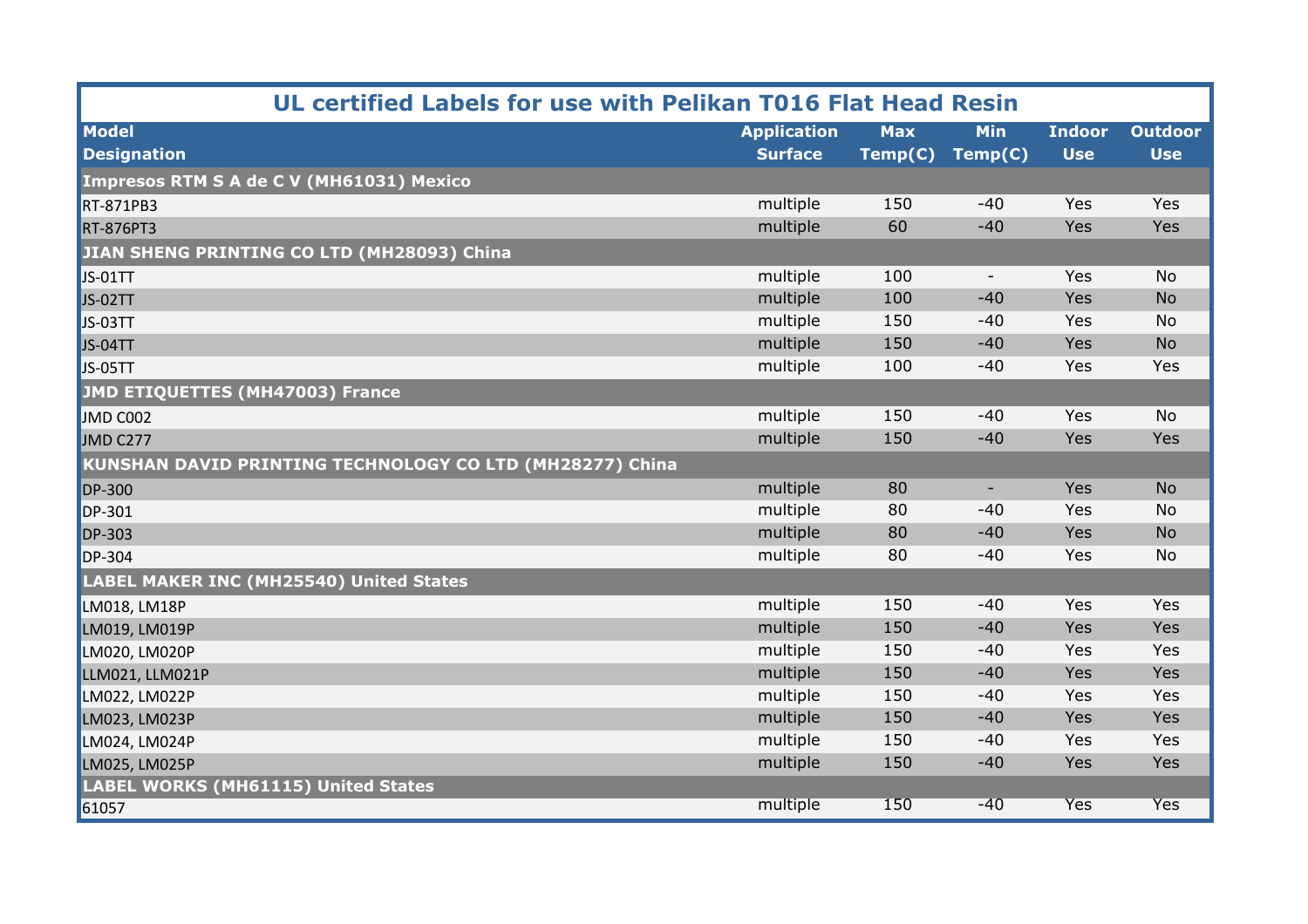| UL certified Labels for use with Pelikan T016 Flat Head Resin |                    |            |                          |               |                |  |
|---------------------------------------------------------------|--------------------|------------|--------------------------|---------------|----------------|--|
| <b>Model</b>                                                  | <b>Application</b> | <b>Max</b> | <b>Min</b>               | <b>Indoor</b> | <b>Outdoor</b> |  |
| <b>Designation</b>                                            | <b>Surface</b>     | Temp(C)    | Temp(C)                  | <b>Use</b>    | <b>Use</b>     |  |
| <b>LABEL WORKS (MH61115) United States</b>                    |                    |            |                          |               |                |  |
| 61057B                                                        | multiple           | 150        | $-40$                    | Yes           | <b>Yes</b>     |  |
| 61059, 61059S                                                 | multiple           | 100        | $-40$                    | Yes           | Yes            |  |
| 61059B                                                        | multiple           | 80         | $\overline{\phantom{a}}$ | Yes           | Yes            |  |
| 61071, 61071B                                                 | multiple           | 150        | $-40$                    | Yes           | Yes            |  |
| <b>LASER PRINTING INDUSTRIES PTE LTD (MH19778) Singapore</b>  |                    |            |                          |               |                |  |
| $LP-02$                                                       | multiple           | 150        | $-40$                    | Yes           | Yes            |  |
| $LP-16$                                                       | multiple           | 80         | $-40$                    | Yes           | <b>No</b>      |  |
| $LP-16A$                                                      | multiple           | 100        | $\overline{\phantom{a}}$ | Yes           | <b>No</b>      |  |
| $LP-17$                                                       | multiple           | 120        | $-40$                    | Yes           | <b>No</b>      |  |
| LP-17A                                                        | multiple           | 140        | $\overline{\phantom{a}}$ | Yes           | No             |  |
| $LP-18$                                                       | multiple           | 120        | $-40$                    | Yes           | <b>No</b>      |  |
| LP-31                                                         | multiple           | 150        | $-40$                    | Yes           | <b>No</b>      |  |
| $LP-33$                                                       | multiple           | 60         | $-40$                    | Yes           | <b>No</b>      |  |
| $LP-34$                                                       | multiple           | 80         | $-40$                    | Yes           | <b>No</b>      |  |
| <b>LEGACY LABEL INC (MH19363) United States</b>               |                    |            |                          |               |                |  |
| LL-25, LL-25S                                                 | multiple           | 150        | $-40$                    | Yes           | Yes            |  |
| LL-26, LL-26S                                                 | multiple           | 150        | $-40$                    | Yes           | Yes            |  |
| <b>LOFTON LABEL INC (MH25174) United States</b>               |                    |            |                          |               |                |  |
| LL7810B, LL7810, LL7810W2                                     | multiple           | 150        | $-40$                    | Yes           | Yes            |  |
| LL7813, LL7813W2                                              | multiple           | 80         | $-40$                    | Yes           | Yes            |  |
| LL7815, LL7815W2, LL7815FL, LL7815FLW2                        | multiple           | 100        | $-40$                    | Yes           | Yes            |  |
| LL7816, LL7816W2, LL7816FL, LL7816FLW2                        | multiple           | 100        | $-40$                    | Yes           | Yes            |  |
| LL7817, LL7817W2                                              | multiple           | 100        | $-40$                    | Yes           | Yes            |  |
| LL7818, LL7818W2                                              | multiple           | 100        | $-40$                    | Yes           | Yes            |  |
| LL7860, LL7860W2, LL7860FL, LL7860FLW2                        | multiple           | 150        | $-40$                    | Yes           | Yes            |  |
| LL7861, LL7861W2                                              | multiple           | 125        | $-40$                    | Yes           | Yes            |  |
| LL7863, LL7863W2                                              | multiple           | 150        | $-40$                    | Yes           | Yes            |  |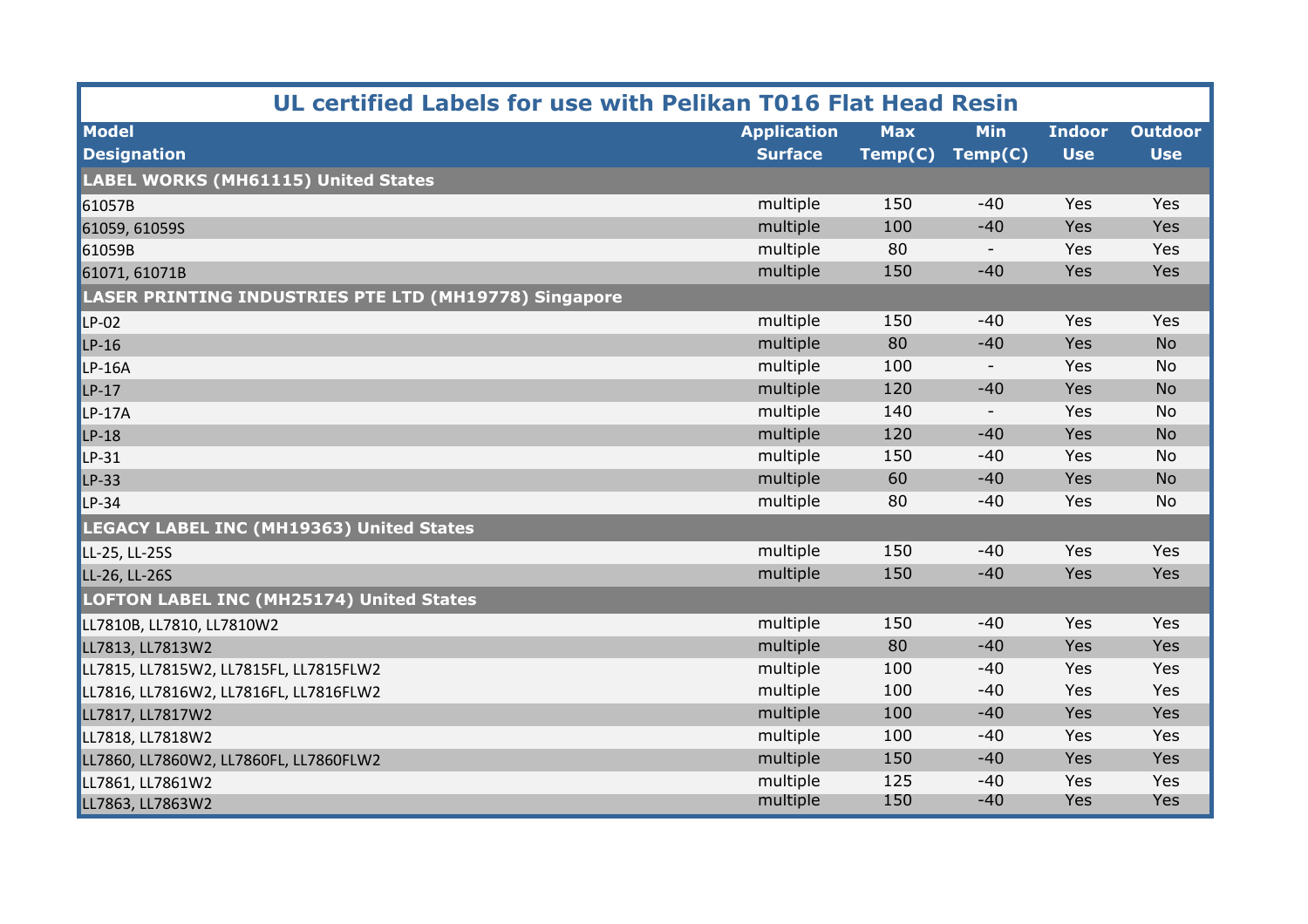| UL certified Labels for use with Pelikan T016 Flat Head Resin |                    |            |                          |               |                |  |  |
|---------------------------------------------------------------|--------------------|------------|--------------------------|---------------|----------------|--|--|
| <b>Model</b>                                                  | <b>Application</b> | <b>Max</b> | <b>Min</b>               | <b>Indoor</b> | <b>Outdoor</b> |  |  |
| <b>Designation</b>                                            | <b>Surface</b>     | Temp(C)    | Temp(C)                  | <b>Use</b>    | <b>Use</b>     |  |  |
| LOFTON LABEL INC (MH25174) United States                      |                    |            |                          |               |                |  |  |
| LL7864                                                        | multiple           | 80         | $-40$                    | Yes           | Yes            |  |  |
| LL7865, LL7865W2                                              | multiple           | 60         | $-40$                    | Yes           | Yes            |  |  |
| LL7866                                                        | multiple           | 80         | $-40$                    | Yes           | <b>No</b>      |  |  |
| LL7867, LL7867W2                                              | multiple           | 150        | $-40$                    | Yes           | Yes            |  |  |
| LL7871, LL7871FL                                              | multiple           | 80         | $-40$                    | Yes           | Yes            |  |  |
| LL7872, LL7872FL                                              | multiple           | 80         | $-40$                    | Yes           | Yes            |  |  |
| LL7875, LL7875W2                                              | multiple           | 100        | $-40$                    | Yes           | Yes            |  |  |
| <b>LNV9515</b>                                                | multiple           | 100        | $\overline{\phantom{a}}$ | Yes           | <b>No</b>      |  |  |
| LNV9516                                                       | multiple           | 150        | $-40$                    | Yes           | <b>No</b>      |  |  |
| <b>LLNV9517</b>                                               | multiple           | 100        | $\overline{\phantom{a}}$ | Yes           | <b>No</b>      |  |  |
| MAQUILADORA GRAFICA MEXICANA S A DE C V (MH46144) Mexico      |                    |            |                          |               |                |  |  |
| MGMEX 302                                                     | multiple           | 125        | $-40$                    | Yes           | <b>No</b>      |  |  |
| MGMEX 304                                                     | multiple           | 150        | $-40$                    | Yes           | <b>No</b>      |  |  |
| MGMEX 306                                                     | multiple           | 100        | $-40$                    | Yes           | <b>No</b>      |  |  |
| <b>MARATHON LABELS INC (MH29855) United States</b>            |                    |            |                          |               |                |  |  |
| Dura-LSE-mmm-TT-B                                             | multiple           | 150        | $-40$                    | Yes           | Yes            |  |  |
| Dura-RTS-LSE-TT-B                                             | multiple           | 60         | $-40$                    | Yes           | <b>No</b>      |  |  |
| Dura-TT-B                                                     | multiple           | 150        | $-40$                    | Yes           | Yes            |  |  |
| MCCOURT LABEL CABINET CO (MH25551) United States              |                    |            |                          |               |                |  |  |
| MCC <sub>9</sub>                                              | multiple           | 100        | $\overline{\phantom{a}}$ | Yes           | <b>No</b>      |  |  |
| <b>NEUHAUS AG (MH29384) Switzerland</b>                       |                    |            |                          |               |                |  |  |
| 7810                                                          | multiple           | 150        | $-40$                    | Yes           | Yes            |  |  |
| <b>POL-M-1000WM</b>                                           | multiple           | 150        | $-40$                    | Yes           | Yes            |  |  |
| <b>NORRIS PRINT-TECH A/S (MH27707) Denmark</b>                |                    |            |                          |               |                |  |  |
| <b>Clear 7861</b>                                             | multiple           | 125        | $-40$                    | Yes           | Yes            |  |  |
| Silver 7818                                                   | multiple           | 150        | $-40$                    | Yes           | Yes            |  |  |
| Silver-Extra Permanent                                        | multiple           | 150        | $-40$                    | Yes           | Yes            |  |  |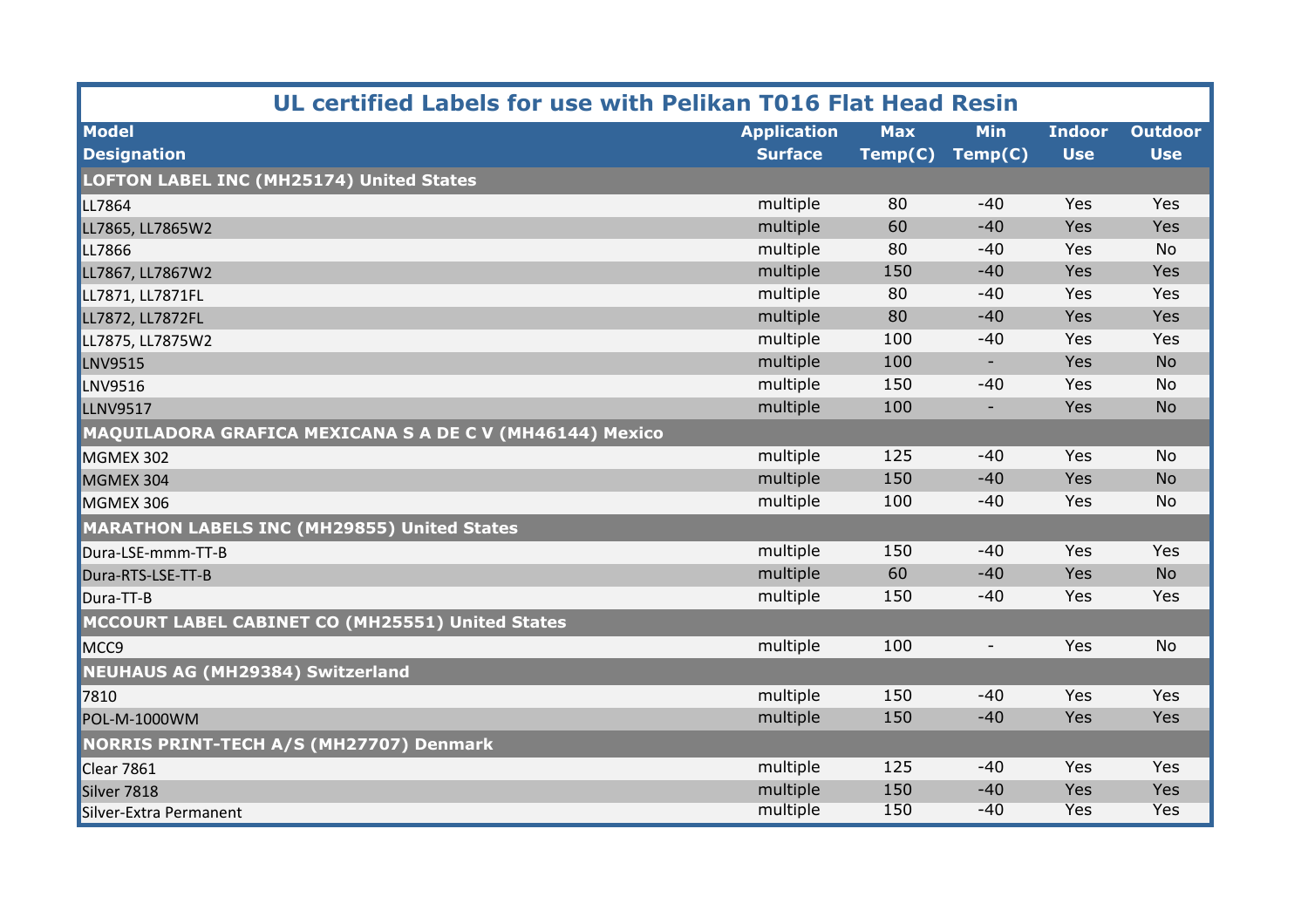| UL certified Labels for use with Pelikan T016 Flat Head Resin |                    |            |                          |               |                |  |
|---------------------------------------------------------------|--------------------|------------|--------------------------|---------------|----------------|--|
| <b>Model</b>                                                  | <b>Application</b> | <b>Max</b> | <b>Min</b>               | <b>Indoor</b> | <b>Outdoor</b> |  |
| <b>Designation</b>                                            | <b>Surface</b>     | Temp(C)    | Temp(C)                  | <b>Use</b>    | <b>Use</b>     |  |
| <b>NORRIS PRINT-TECH A/S (MH27707) Denmark</b>                |                    |            |                          |               |                |  |
| White 3690E                                                   | multiple           | 100        | $-40$                    | Yes           | Yes            |  |
| Gray 3690-906E                                                | multiple           | 100        | $-40$                    | Yes           | Yes            |  |
| Silver 3698E                                                  | multiple           | 100        | $-40$                    | Yes           | Yes            |  |
| PESA LABELING SYSTEMS INC (MH48793) United States             |                    |            |                          |               |                |  |
| <b>MD006</b>                                                  | multiple           | 150        | $-40$                    | Yes           | Yes            |  |
| PHOENIX CONTACT GMBH & CO KG (MH48542) Germany                |                    |            |                          |               |                |  |
| 830540/00                                                     | multiple           | 80         | $\overline{\phantom{a}}$ | Yes           | Yes            |  |
| 830541/00                                                     | multiple           | 80         | $\overline{\phantom{a}}$ | Yes           | Yes            |  |
| 830542/00                                                     | multiple           | 80         | $\overline{\phantom{a}}$ | Yes           | Yes            |  |
| 830543/00                                                     | multiple           | 80         | ٠                        | Yes           | Yes            |  |
| 830544/00                                                     | multiple           | 80         | $\overline{\phantom{a}}$ | Yes           | Yes            |  |
| 830545/00                                                     | multiple           | 80         | $\overline{\phantom{a}}$ | Yes           | Yes            |  |
| 830546/00                                                     | multiple           | 80         | $\overline{\phantom{a}}$ | Yes           | Yes            |  |
| 830547/00                                                     | multiple           | 80         | $\sim$                   | Yes           | Yes            |  |
| 830548/00                                                     | multiple           | 80         | $\overline{\phantom{a}}$ | Yes           | Yes            |  |
| 830549/00                                                     | multiple           | 80         | ٠                        | Yes           | Yes            |  |
| 830550/00                                                     | multiple           | 80         | $\overline{\phantom{a}}$ | Yes           | Yes            |  |
| 830551/00                                                     | multiple           | 80         | $\sim$                   | Yes           | Yes            |  |
| PC-023                                                        | multiple           | 60         | $-40$                    | Yes           | Yes            |  |
| <b>REPACORP INC (MH25732) United States</b>                   |                    |            |                          |               |                |  |
| <b>RLP-105-HT</b>                                             | multiple           | 150        | $-40$                    | Yes           | Yes            |  |
| <b>RLP-106-T</b>                                              | multiple           | 150        | $-40$                    | Yes           | Yes            |  |
| R R DONNELLEY & SONS CO (MH16296) United States               |                    |            |                          |               |                |  |
| <b>BSC-SPOLY-TT</b>                                           | multiple           | 80         | $-40$                    | Yes           | <b>No</b>      |  |
| Data ZSP-4AR                                                  | multiple           | 80         | $\sim$                   | Yes           | <b>No</b>      |  |
| Data ZSP-4A, Data ZSP-4B                                      | multiple           | 60         | $-40$                    | Yes           | Yes            |  |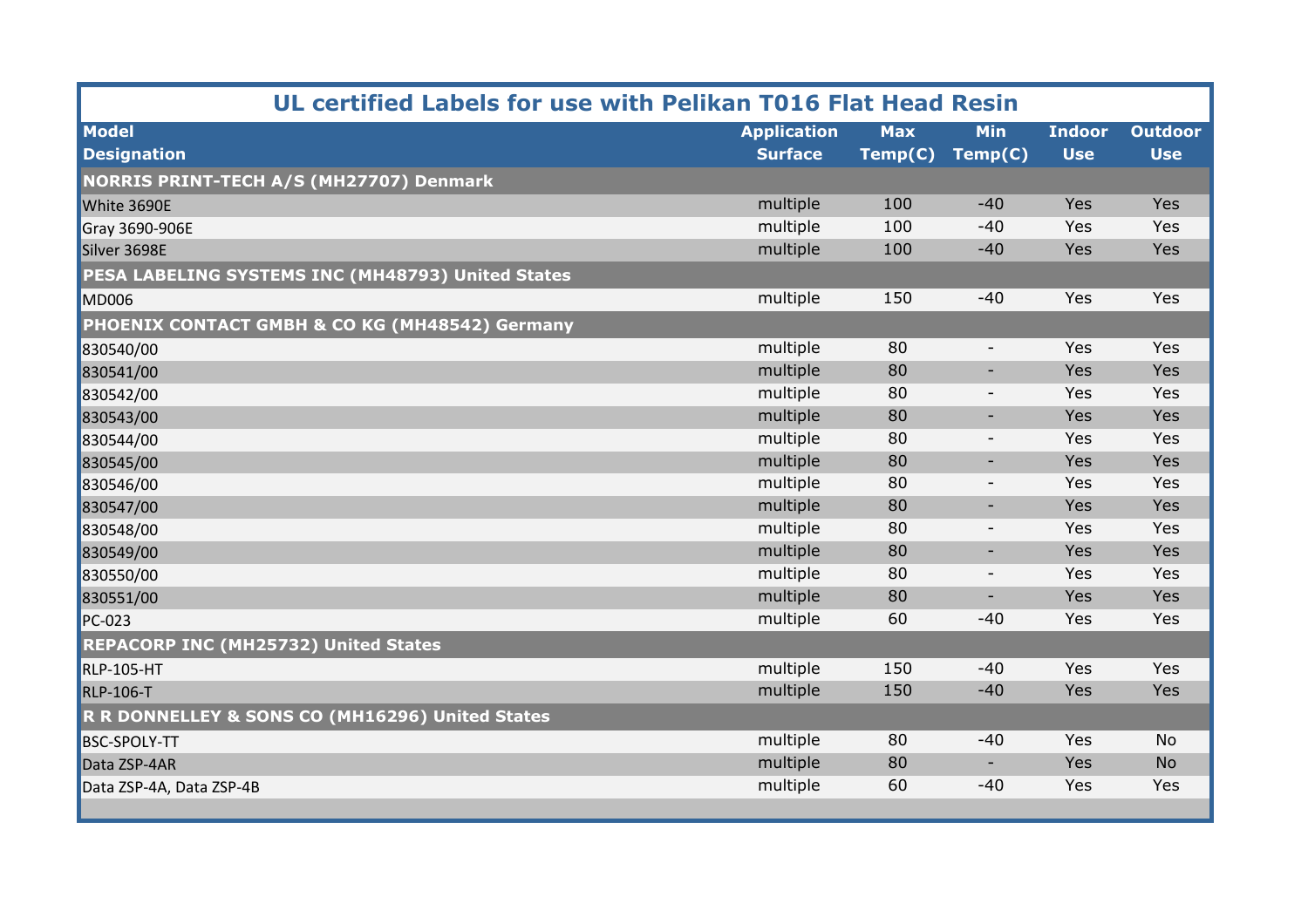| UL certified Labels for use with Pelikan T016 Flat Head Resin     |                    |            |                          |               |                 |  |  |
|-------------------------------------------------------------------|--------------------|------------|--------------------------|---------------|-----------------|--|--|
| <b>Model</b>                                                      | <b>Application</b> | <b>Max</b> | <b>Min</b>               | <b>Indoor</b> | <b>Outdoor</b>  |  |  |
| <b>Designation</b>                                                | <b>Surface</b>     | Temp(C)    | Temp(C)                  | <b>Use</b>    | <b>Use</b>      |  |  |
| R R DONNELLEY & SONS CO (MH16296) United States                   |                    |            |                          |               |                 |  |  |
| Data-ZWP-4A-R                                                     | multiple           | 100        | $\overline{\phantom{a}}$ | Yes           | <b>No</b>       |  |  |
| Data-ZWP-4A, Data-ZWP-4B                                          | multiple           | 100        | $-40$                    | Yes           | Yes             |  |  |
| Data-ZWP-5A-R                                                     | multiple           | 100        | $-40$                    | Yes           | Yes             |  |  |
| Data-ZWP-5A, Data-ZWP-5B                                          | multiple           | 100        | $-40$                    | Yes           | Yes             |  |  |
| WCS 1217, WCS 1217-B                                              | multiple           | 60         | $-40$                    | Yes           | Yes             |  |  |
| <b>WCS 1217-R</b>                                                 | multiple           | 100        | $-40$                    | Yes           | Yes             |  |  |
| Rutschi AG (MH25739) Switzerland                                  |                    |            |                          |               |                 |  |  |
| 3690E                                                             | multiple           | 100        | $-40$                    | Yes           | Yes             |  |  |
| 3698E                                                             | multiple           | 100        | $-40$                    | Yes           | Yes             |  |  |
| 7816                                                              | multiple           | 100        | $-40$                    | Yes           | Yes             |  |  |
| 7818                                                              | multiple           | 150        | $-40$                    | Yes           | Yes             |  |  |
| SERVCAMP - ACABAMENTOS GRAFICOS LTDA - EPP (MH46699) Brazil       |                    |            |                          |               |                 |  |  |
| "White Polyester II" - sem laminação                              | multiple           | 80         | $-40$                    | Yes           | Yes             |  |  |
| <b>SETIKET A/S (MH16820) Denmark</b>                              |                    |            |                          |               |                 |  |  |
| C51, C51U                                                         | multiple           | 150        | $-40$                    | Yes           | <b>No</b>       |  |  |
| <b>C52, C52U</b>                                                  | multiple           | 100        | $\blacksquare$           | Yes           | <b>No</b>       |  |  |
| C54, C54U                                                         | multiple           | 100        | $-40$                    | Yes           | <b>No</b>       |  |  |
| <b>C55, C55U</b>                                                  | multiple           | 100        | $-40$                    | Yes           | <b>No</b>       |  |  |
| C56, C56U                                                         | multiple           | 100        | $-40$                    | Yes           | No              |  |  |
| C57U, C57                                                         | multiple           | 60         | $-40$                    | Yes           | <b>No</b>       |  |  |
| C572                                                              | multiple           | 150        | $-40$                    | Yes           | Yes             |  |  |
| C573                                                              | multiple           | 150        | $-40$                    | Yes           | Yes             |  |  |
| C <sub>582</sub>                                                  | multiple           | 150        | $-40$                    | Yes           | Yes             |  |  |
| <b>SHENZHEN JING FENG PRINTING CO LTD (MH48296) China</b>         |                    |            |                          |               |                 |  |  |
| $JF-10$                                                           | multiple           | 150        | $-40$                    | Yes           | Yes             |  |  |
| <b>SHANGHAI BECORE PAPER MANUFACTURING CO LTD (MH47378) China</b> |                    |            |                          |               |                 |  |  |
| HT-POLYESTER-100                                                  | multiple           | 80         | $-40$                    | <b>Yes</b>    | $\overline{No}$ |  |  |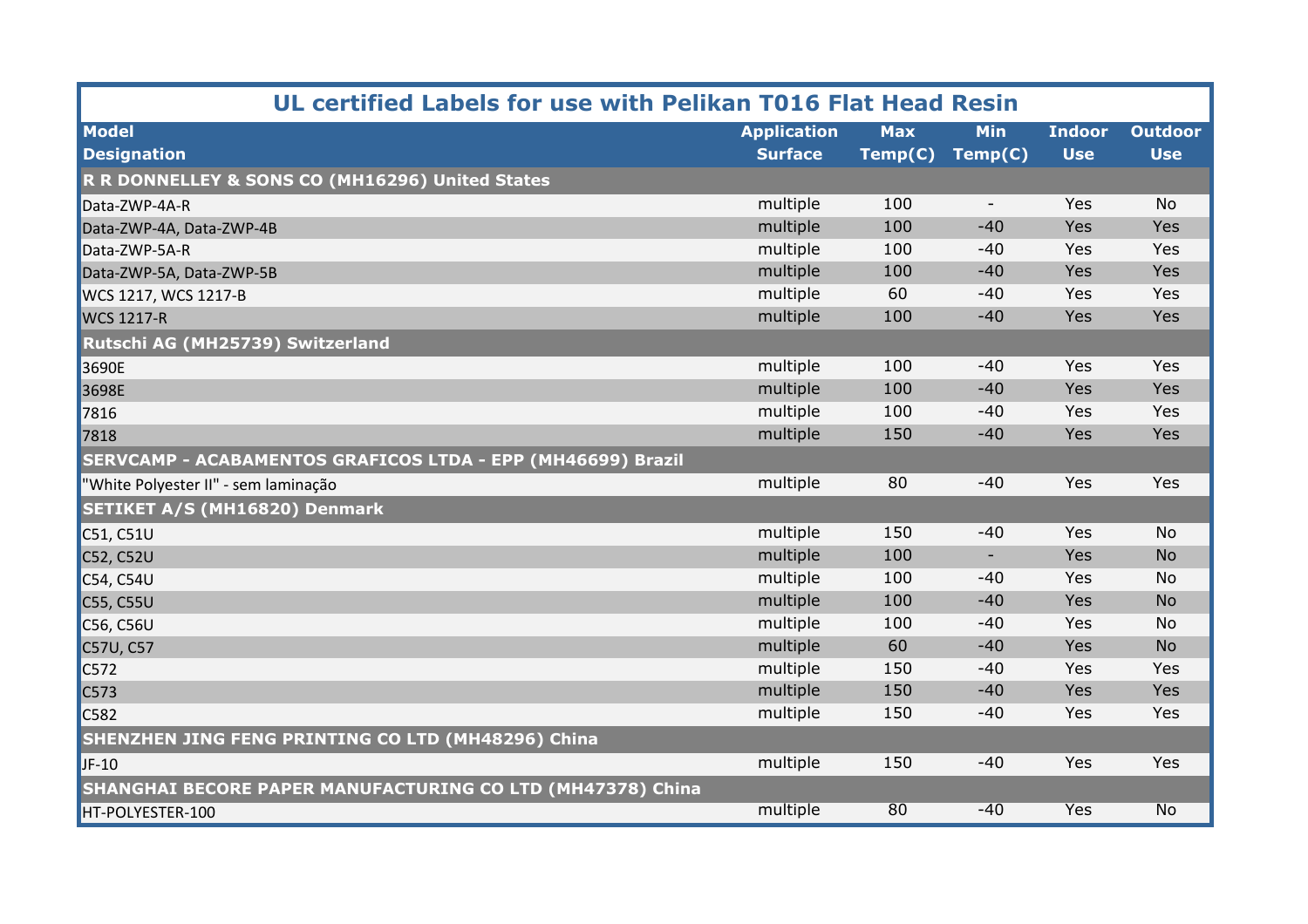| UL certified Labels for use with Pelikan T016 Flat Head Resin |                    |            |                          |               |                |  |  |
|---------------------------------------------------------------|--------------------|------------|--------------------------|---------------|----------------|--|--|
| <b>Model</b>                                                  | <b>Application</b> | <b>Max</b> | <b>Min</b>               | <b>Indoor</b> | <b>Outdoor</b> |  |  |
| <b>Designation</b>                                            | <b>Surface</b>     | Temp(C)    | Temp(C)                  | <b>Use</b>    | <b>Use</b>     |  |  |
| SHANGHAI BECORE PAPER MANUFACTURING CO LTD (MH47378) China    |                    |            |                          |               |                |  |  |
| HT-POLYESTER-200                                              | multiple           | 80         | $-40$                    | Yes           | <b>No</b>      |  |  |
| SOUTHERN ATLANTIC LABEL, DBA MULTI COLOR CORP (MH12595) U.S.A |                    |            |                          |               |                |  |  |
| Bestik 20MSP                                                  | multiple           | 150        | $-40$                    | Yes           | Yes            |  |  |
| <b>STAFFORD PRESS INC (MH20904) United States</b>             |                    |            |                          |               |                |  |  |
| <b>IJD</b>                                                    | multiple           | 80         | $-40$                    | Yes           | Yes            |  |  |
| <b>STANDARD REGISTER CO (MH16737) United States</b>           |                    |            |                          |               |                |  |  |
| 61057                                                         | multiple           | 150        | $-40$                    | Yes           | Yes            |  |  |
| 61057B                                                        | multiple           | 80         | ٠                        | Yes           | Yes            |  |  |
| 61059, 61059S                                                 | multiple           | 150        | $-40$                    | Yes           | Yes            |  |  |
| 61059B                                                        | multiple           | 150        | $-40$                    | Yes           | Yes            |  |  |
| 61071B, 61071                                                 | multiple           | 100        | $\overline{\phantom{a}}$ | Yes           | No             |  |  |
| <b>STEVEN LABEL CORP (MH18328) United States</b>              |                    |            |                          |               |                |  |  |
| <b>U111MA</b>                                                 | multiple           | 150        | $-40$                    | Yes           | <b>No</b>      |  |  |
| <b>U112MA</b>                                                 | multiple           | 150        | $-40$                    | Yes           | <b>No</b>      |  |  |
| SUZHOU ADVANCE PRINTING CO LTD (MH60750) China                |                    |            |                          |               |                |  |  |
| 7818                                                          | multiple           | 150        | $-40$                    | Yes           | Yes            |  |  |
| TAILORED LABEL PRODUCTS INC (MH16736) United States           |                    |            |                          |               |                |  |  |
| <b>TLP-318</b>                                                | multiple           | 80         | $-40$                    | Yes           | Yes            |  |  |
| TLP-319                                                       | multiple           | 150        | $-40$                    | Yes           | Yes            |  |  |
| <b>TLP-320</b>                                                | multiple           | 150        | $-40$                    | Yes           | Yes            |  |  |
| <b>TLP-321</b>                                                | multiple           | 150        | $-40$                    | Yes           | Yes            |  |  |
| TLP-335/TLP-327                                               | multiple           | 100        | $-40$                    | Yes           | Yes            |  |  |
| TLP-336/TLP-327                                               | multiple           | 125        | $-40$                    | Yes           | Yes            |  |  |
| <b>TLP-340</b>                                                | multiple           | 150        | $-40$                    | Yes           | Yes            |  |  |
| <b>TLP-341</b>                                                | multiple           | 150        | $-40$                    | Yes           | Yes            |  |  |
| <b>TLP-344</b>                                                | multiple           | 150        | $-40$                    | Yes           | Yes            |  |  |
| <b>TLP-345</b>                                                | multiple           | 150        | $-40$                    | Yes           | Yes            |  |  |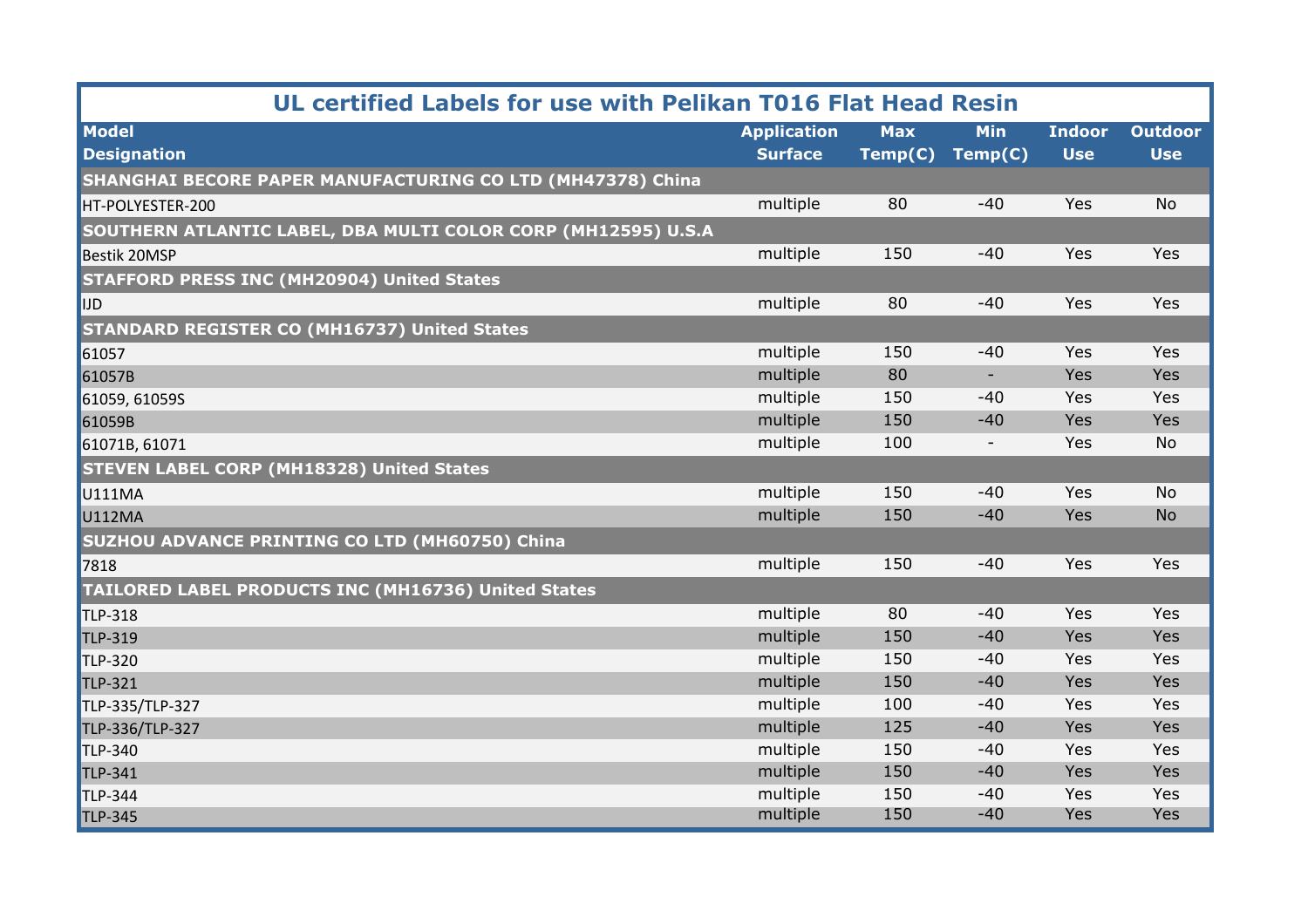| UL certified Labels for use with Pelikan T016 Flat Head Resin |                    |            |                          |               |                |  |  |
|---------------------------------------------------------------|--------------------|------------|--------------------------|---------------|----------------|--|--|
| <b>Model</b>                                                  | <b>Application</b> | <b>Max</b> | <b>Min</b>               | <b>Indoor</b> | <b>Outdoor</b> |  |  |
| <b>Designation</b>                                            | <b>Surface</b>     | Temp(C)    | Temp(C)                  | <b>Use</b>    | <b>Use</b>     |  |  |
| TAILORED LABEL PRODUCTS INC (MH16736) United States           |                    |            |                          |               |                |  |  |
| TLP-340/TLP-327                                               | multiple           | 100        | $-40$                    | Yes           | Yes            |  |  |
| TLP-341/TLP-327                                               | multiple           | 100        | $-40$                    | Yes           | Yes            |  |  |
| TLP-344/TLP-327                                               | multiple           | 100        | $-40$                    | Yes           | Yes            |  |  |
| TLP-345/TLP-327                                               | multiple           | 100        | $-40$                    | Yes           | Yes            |  |  |
| TLP-416/TLP-327                                               | multiple           | 40         | $-40$                    | Yes           | Yes            |  |  |
| TLP-790/TLP-327                                               | multiple           | 125        | $-40$                    | Yes           | Yes            |  |  |
| TLP-790B, TLP-790                                             | multiple           | 80         | $-40$                    | Yes           | Yes            |  |  |
| TLP-794B, TLP-794                                             | multiple           | 60         | $-40$                    | Yes           | Yes            |  |  |
| TLP-806/TLP-327                                               | multiple           | 80         | $-40$                    | Yes           | Yes            |  |  |
| TLP-806B, TLP-806                                             | multiple           | 150        | $-40$                    | Yes           | Yes            |  |  |
| TLP-840, TLP-840B                                             | multiple           | 150        | $-40$                    | Yes           | Yes            |  |  |
| TLP-843, TLP-843B                                             | multiple           | 150        | $-40$                    | Yes           | Yes            |  |  |
| TLP-884/TLP-327                                               | multiple           | 125        | $-40$                    | Yes           | Yes            |  |  |
| TLP-884B, TLP-884                                             | multiple           | 150        | $-40$                    | Yes           | Yes            |  |  |
| TLP-897/TLP-327                                               | multiple           | 125        | $-40$                    | Yes           | Yes            |  |  |
| <b>TLP-897</b>                                                | multiple           | 100        | $-40$                    | Yes           | <b>No</b>      |  |  |
| <b>TLP-897B</b>                                               | multiple           | 80         | $\overline{\phantom{a}}$ | Yes           | Yes            |  |  |
| TECH TAG & LABEL INC (MH12633) United States                  |                    |            |                          |               |                |  |  |
| Polytherm-bright silver                                       | multiple           | 150        | $-40$                    | Yes           | Yes            |  |  |
| Polytherm-gloss white                                         | multiple           | 150        | $-40$                    | Yes           | Yes            |  |  |
| Polytherm-matt silver                                         | multiple           | 150        | $-40$                    | Yes           | Yes            |  |  |
| Polytherm-matte white, Polytherm-gloss white alternate        | multiple           | 150        | $-40$                    | Yes           | Yes            |  |  |
| Polytherm-gloss white alternate                               | multiple           | 150        | $-40$                    | Yes           | Yes            |  |  |
| Polytherm-transparent                                         | multiple           | 100        | $-40$                    | Yes           | Yes            |  |  |
| TOPFLIGHT AB (MH19823) Sweden / TOPFLIGHT CORP (MH25162) U.S. |                    |            |                          |               |                |  |  |
| <b>TP-910CP</b>                                               | multiple           | 80         | $-40$                    | Yes           | Yes            |  |  |
| <b>TP-916CP</b>                                               | multiple           | 100        | $-40$                    | Yes           | Yes            |  |  |
| <b>TP-917CP</b>                                               | multiple           | 100        | $-40$                    | Yes           | Yes            |  |  |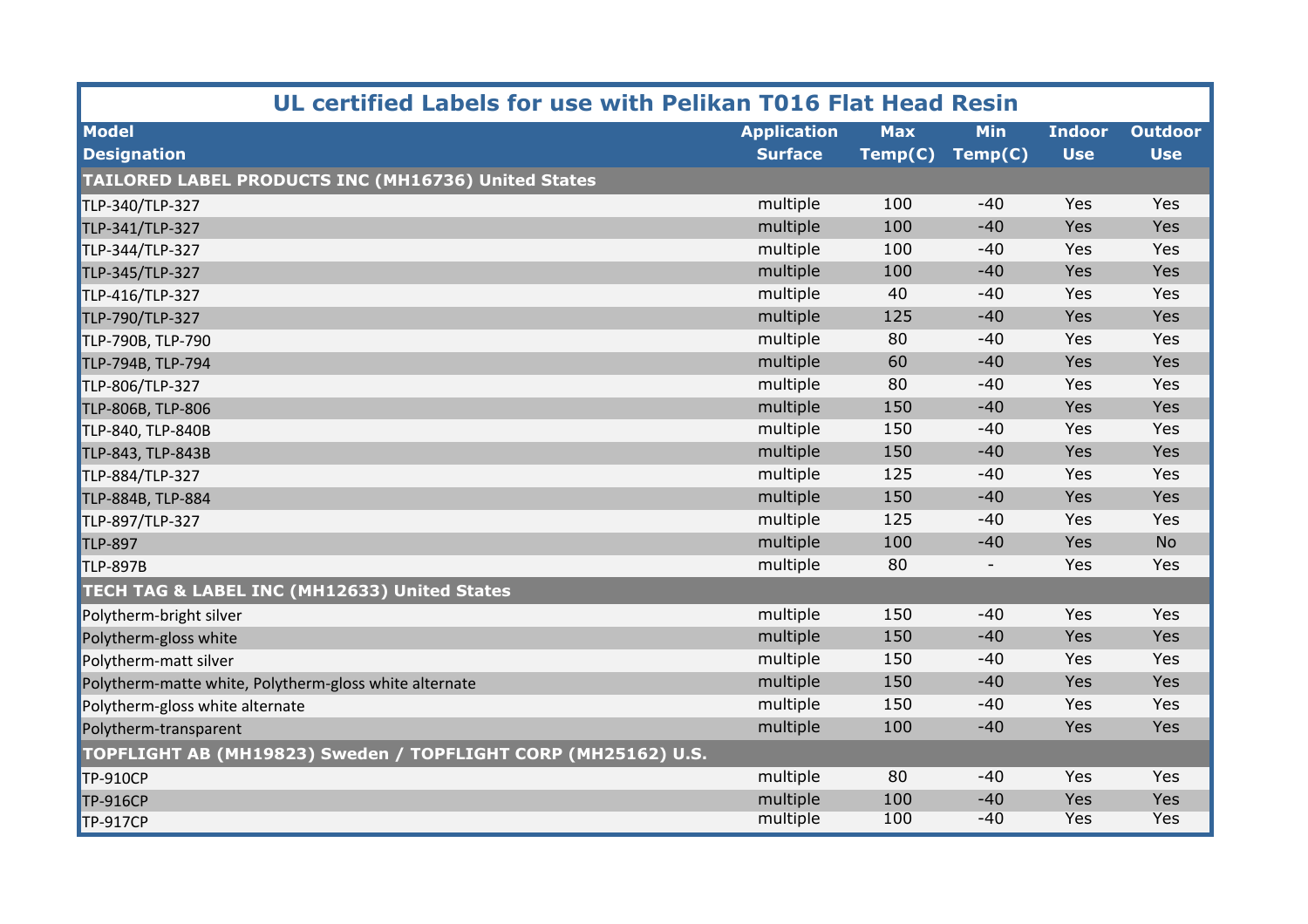| UL certified Labels for use with Pelikan T016 Flat Head Resin |                    |            |                          |               |                |  |
|---------------------------------------------------------------|--------------------|------------|--------------------------|---------------|----------------|--|
| <b>Model</b>                                                  | <b>Application</b> | <b>Max</b> | <b>Min</b>               | <b>Indoor</b> | <b>Outdoor</b> |  |
| <b>Designation</b>                                            | <b>Surface</b>     | Temp(C)    | Temp(C)                  | <b>Use</b>    | <b>Use</b>     |  |
| THE LABEL PRINTERS LP (MH16583) United States                 |                    |            |                          |               |                |  |
| LPT10, LPT10-U                                                | multiple           | 100        | $-40$                    | Yes           | Yes            |  |
| <b>LPT60-U</b>                                                | multiple           | 150        | $-40$                    | Yes           | Yes            |  |
| <b>LPT61-U</b>                                                | multiple           | 125        | $-40$                    | Yes           | Yes            |  |
| <b>LPT63-U</b>                                                | multiple           | 150        | $-40$                    | Yes           | Yes            |  |
| <b>LPT64-U</b>                                                | multiple           | 150        | $-40$                    | Yes           | Yes            |  |
| LPT65U                                                        | multiple           | 150        | $-40$                    | Yes           | Yes            |  |
| <b>LPT66-U</b>                                                | multiple           | 100        | $-40$                    | Yes           | No             |  |
| <b>LPT71</b>                                                  | multiple           | 100        | $-40$                    | Yes           | <b>No</b>      |  |
| LPT79                                                         | multiple           | 150        | $-40$                    | Yes           | <b>No</b>      |  |
| TOYO SHO INDUSTRIAL PRODUCTS SDN BHD (MH47500) Malaysia       |                    |            |                          |               |                |  |
| <b>TOYO GROUP-02</b>                                          | multiple           | 60         | $-40$                    | Yes           | <b>No</b>      |  |
| TPL LABELS LTD (MH20158) United Kingdom                       |                    |            |                          |               |                |  |
| CP450MU                                                       | multiple           | 100        | $-40$                    | Yes           | Yes            |  |
| <b>TCP561F</b>                                                | multiple           | 150        | $-40$                    | Yes           | <b>No</b>      |  |
| <b>TCP581F</b>                                                | multiple           | 80         | $-40$                    | Yes           | Yes            |  |
| <b>TYCO ELECTRONICS CORP (MH17292) United States</b>          |                    |            |                          |               |                |  |
| <b>HM</b>                                                     | multiple           | 80         | $-40$                    | Yes           | Yes            |  |
| <b>HW</b>                                                     | multiple           | 80         | $-40$                    | Yes           | Yes            |  |
| RM17B, RM17P                                                  | multiple           | 150        | $-40$                    | Yes           | Yes            |  |
| RM18B, RM18P                                                  | multiple           | 100        | $-40$                    | Yes           | Yes            |  |
| RM7B, RM7P                                                    | multiple           | 100        | $-40$                    | Yes           | Yes            |  |
| RM8B, RM8P                                                    | multiple           | 100        | $-40$                    | Yes           | Yes            |  |
| UPM RAFLATAC OY (MH26760) Finland                             |                    |            |                          |               |                |  |
| PET gloss white TC50 - RC18                                   | multiple           | 80         | $\overline{\phantom{a}}$ | Yes           | Yes            |  |
| PET Matt Silver TC 50 - RC18                                  | multiple           | 80         | $\overline{\phantom{a}}$ | Yes           | Yes            |  |
| PET matt white 60 - RC18                                      | multiple           | 80         | $-40$                    | Yes           | Yes            |  |
| PET White TC 50 - RC18                                        | multiple           | 80         | $-40$                    | Yes           | Yes            |  |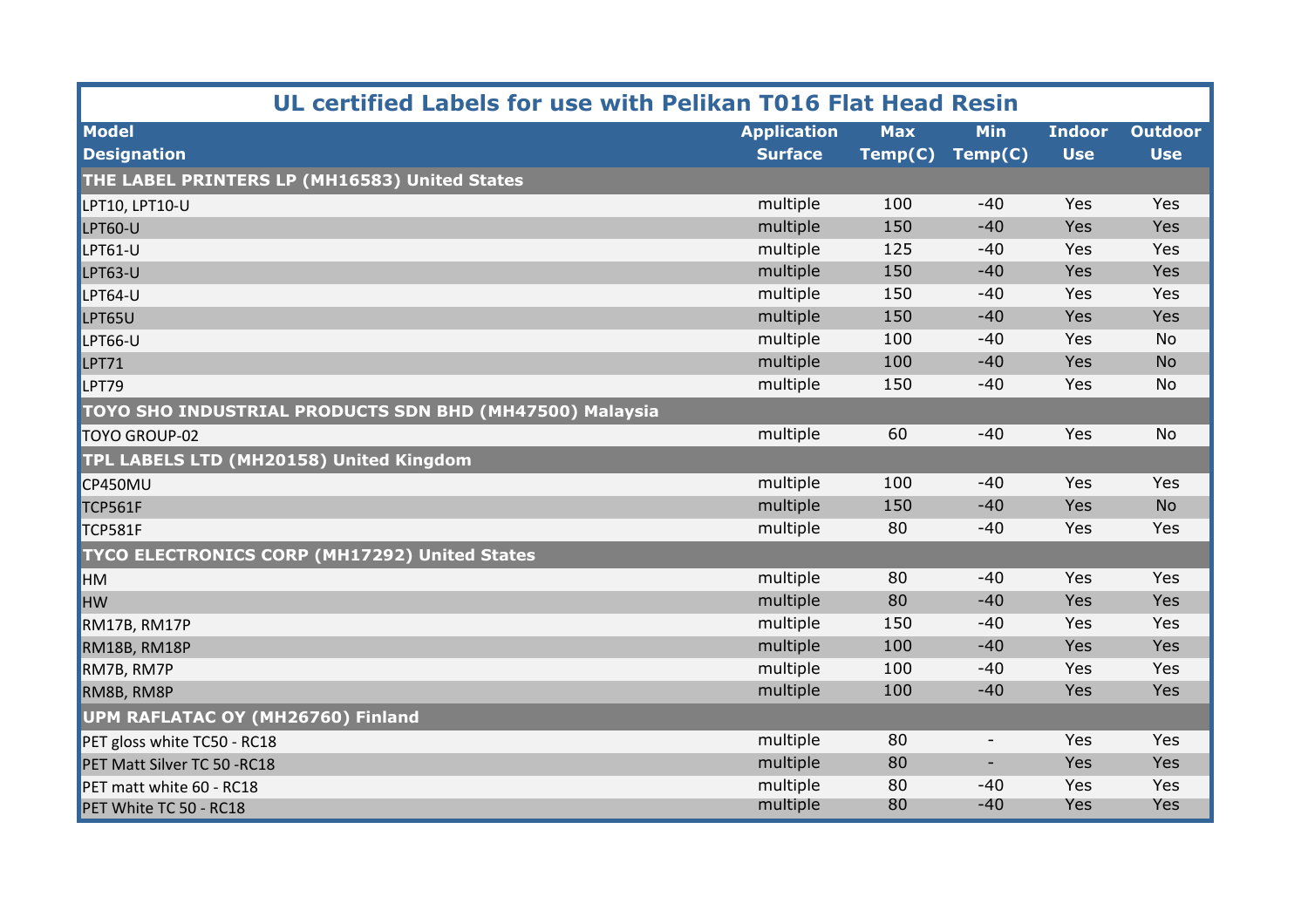| UL certified Labels for use with Pelikan T016 Flat Head Resin            |                    |            |                          |               |                    |  |  |
|--------------------------------------------------------------------------|--------------------|------------|--------------------------|---------------|--------------------|--|--|
| <b>Model</b>                                                             | <b>Application</b> | <b>Max</b> | <b>Min</b>               | <b>Indoor</b> | <b>Outdoor</b>     |  |  |
| <b>Designation</b>                                                       | <b>Surface</b>     | Temp(C)    | Temp(C)                  | <b>Use</b>    | <b>Use</b>         |  |  |
| UPM RAFLATAC OY (MH26760) Finland                                        |                    |            |                          |               |                    |  |  |
| PP White TC 60 - RC18                                                    | multiple           | 80         | $-40$                    | Yes           | <b>No</b>          |  |  |
| PP White TC-60 - RP37                                                    | multiple           | 80         | $-23$                    | Yes           | <b>No</b>          |  |  |
| VALLEY FORGE TAPE & LABEL CO INC (MH16398) United States                 |                    |            |                          |               |                    |  |  |
| <b>Custorm Trans Mark VI-MT</b>                                          | multiple           | 125        | $-40$                    | Yes           | <b>No</b>          |  |  |
| <b>VALMARK INDUSTRIES INC (MH17265) United States</b>                    |                    |            |                          |               |                    |  |  |
| <b>VAL-THERM-C</b>                                                       | multiple           | 100        | $\overline{\phantom{a}}$ | Yes           | <b>No</b>          |  |  |
| VAL-THERM-D                                                              | multiple           | 100        | ٠                        | Yes           | <b>No</b>          |  |  |
| <b>WAI GHA INDUSTRIAL CO LTD (MH25635) Taiwan</b>                        |                    |            |                          |               |                    |  |  |
| <b>WG-7810-MW</b>                                                        | multiple           | 80         | $\overline{\phantom{a}}$ | Yes           | <b>No</b>          |  |  |
| WG-7816-7878                                                             | multiple           | 100        | $-40$                    | Yes           | Yes                |  |  |
| <b>WG-7816-BW</b>                                                        | multiple           | 100        | $-40$                    | Yes           | Yes                |  |  |
| <b>WG-7818-MS</b>                                                        | multiple           | 100        | $-40$                    | Yes           | Yes                |  |  |
| <b>WG-7871-BW</b>                                                        | multiple           | 100        | $-40$                    | Yes           | Yes                |  |  |
| <b>WG-7875-MP</b>                                                        | multiple           | 100        | $\overline{\phantom{a}}$ | Yes           | <b>No</b>          |  |  |
| <b>WARREN PRINTING &amp; OFFICE PRODUCTS INC (MH45801) United States</b> |                    |            |                          |               |                    |  |  |
| WMS-2                                                                    | multiple           | 80         | $\overline{\phantom{a}}$ | Yes           | <b>No</b>          |  |  |
| <b>WPW</b>                                                               | multiple           | 80         | $-40$                    | Yes           | Yes                |  |  |
| WPW-2                                                                    | multiple           | 80         | $\overline{\phantom{a}}$ | Yes           | Yes                |  |  |
| <b>WHITLAM LABEL CO INC (MH17036) United States</b>                      |                    |            |                          |               |                    |  |  |
| $TAS$ (d)                                                                | multiple           | 150        | $-40$                    | Yes           | Yes                |  |  |
| TAS-2 $(d)$                                                              | multiple           | 150        | $-40$                    | Yes           | Yes                |  |  |
| <b>TAW</b>                                                               | multiple           | 150        | $-40$                    | Yes           | Yes                |  |  |
| $\sqrt{\text{TAW-2}}$ (d)                                                | multiple           | 150        | $-40$                    | Yes           | Yes                |  |  |
| <b>WS PACKAGING GROUP INC (MH14895) United States</b>                    |                    |            |                          |               |                    |  |  |
| Flexguard 22                                                             | multiple           | 150        | $-40$                    | Yes           | Yes                |  |  |
| ZEPHYR CO (PTE) LTD (MH18762) Singapore                                  |                    |            |                          |               |                    |  |  |
| ZP-78                                                                    | multiple           | 150        | $-40$                    | <b>Yes</b>    | $\overline{N_{O}}$ |  |  |